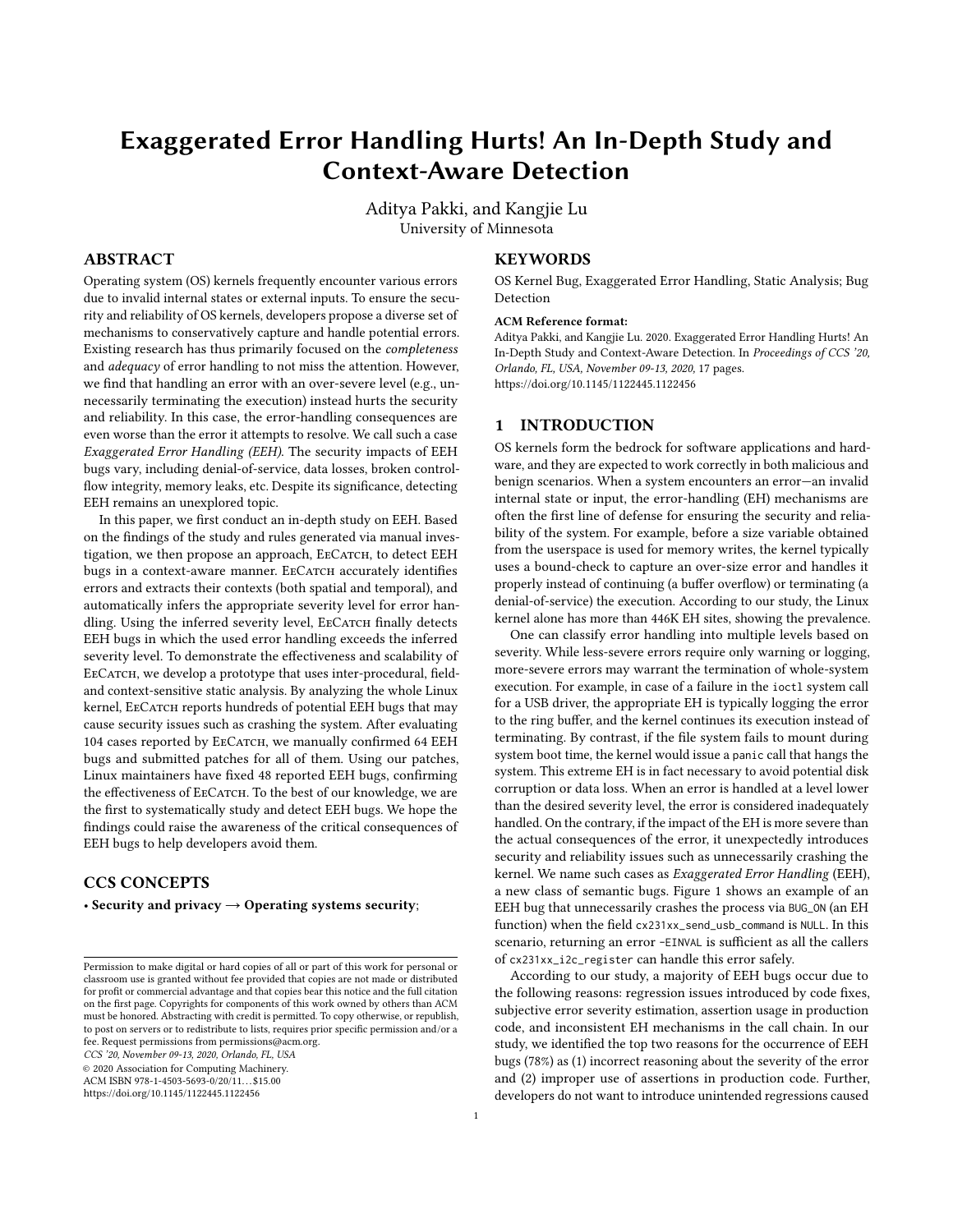#### CCS '20, November 09-13, 2020, Orlando, FL, USA Pakki and Lu

<span id="page-1-0"></span>

|   | $1 / *$ drivers/media/usb/cx231xx/cx231xx-i2c.c $*/$                  |  |
|---|-----------------------------------------------------------------------|--|
|   | 2 int $cx231xx_12c_$ register(struct $cx231xx_12c *bus$ ) {           |  |
| 3 | struct $cx231xx \times dev = bus > dev;$                              |  |
|   | 4 - BUG_ON(!dev->cx231xx_send_usb_command);                           |  |
|   | $5 + if ('dev->cx231xx\_send\_usb\_command)$                          |  |
|   | $6 +$<br>return -EINVAL;                                              |  |
| 7 | .                                                                     |  |
|   | 8 }                                                                   |  |
|   | $9$ /* the error is handled properly in callers in                    |  |
|   | $10 \times c x 231x x - c ards.c$ , without crashing the process $*/$ |  |
|   |                                                                       |  |

Figure 1: A new EEH bug detected by EECATCH. It avoids a process crash when cx231xx\_send\_usb\_command is NULL by replacing line 4 with lines 5 and 6.

by their fixes. Due to the challenges of testing the whole kernel, errors are often handled locally, rather than evaluating the global impact of their fixes.

EEH bugs may cause critical issues hurting security and reliability, such as denial-of-service, data losses, memory leaks, information leaks, inconsistent resource release, among others. More importantly, these bugs can be introduced anywhere within the system, and are often located in the less frequently executed code [\[62\]](#page-15-0). Linus Torvalds frequently advises the Linux contributors about the need to use appropriate EH mechanisms, rather than terminating a process [\[51,](#page-15-1) [52\]](#page-15-2). Unfortunately, EEH bugs are still common. In particular, we studied 168 crashes of the Linux kernel reported by Syzkaller [\[55\]](#page-15-3). We identified that at least 34 (20%) crashes are caused by EEH bugs.

Although EEH may cause critical security issues, to the best of our knowledge, EEH remains an unexplored topic. Due to the critical consequences of missing the handling of an error, prior research has primarily focused on the completeness [\[16,](#page-14-0) [23,](#page-14-1) [50\]](#page-15-4) and adequacy [\[22,](#page-14-2) [45\]](#page-14-3) of EH. Security researchers propose techniques to avoid failures by focusing heavily on the cause of errors and their patterns, often underestimating the security impact of EH code that is "beyond" fixing the errors.

Despite the significance of EEH bugs, detecting them suffers from the following challenges. First, even for the same error, EH can vary according to the error context. For example, a failure in heap memory allocation in the arch subsystem deserves a kernel crash, whereas in the sound subsystem, it is merely logged, without impacting the rest of the kernel. Therefore, effective detection of EEH must be context-aware. However, it is unclear what contexts are related to EH, and how they can be modeled and extracted. Second, determining the severity of the error is not straightforward. An EEH bug's EH is at a higher severity level compared to its expected level. There are no guidelines in the kernel on properly assigning the severity to either errors or its EH. To detect bugs, it is important to determine the severity of not only various errors with particular contexts but also EH. Third, EH is diverse and there is no single comprehensive list of EH techniques. However, EEH bug detection requires precise identification of EH along the call chain. Fourth, performing manual analysis to determine the severity of 446K EH is impractical. Such an analysis also requires determining the appropriate severity level of the fix. Thus, it is important to develop a reliable strategy that can identify EH. The technical challenges encountered in detecting EEH bugs are summarized as follows.

- Identifying errors and EH Deducing the appropriate error severity requires identifying errors and the corresponding EH. Unlike exceptions in object-oriented languages, there are no clear patterns to identify errors, their handlers, terminating functions, and wrappers of such functions in the kernel.
- Understanding error contexts The appropriate severity for EH highly depends on the contexts of errors. It is not clear yet what factors constitute the contexts for EH. It is also unclear how the contexts should be modeled and incorporated to determine the appropriate severity for an error.

In this paper, we first study the EEH problem in the Linux kernel. We collect 239 instances of EEH bugs via Git. We manually identify the errors, the EH mechanisms, and assign the severity level based on the consequences. We observed that 208 out of 239 (87%) instances of EEH are fixed by either eliminating existing EH or replacing them with a lower-severity EH. The remaining cases required extensive logic changes to fix the EH. By encoding the manually identified rules of our study, we develop EECATCH, a tool capable of detecting EEH bugs in the Linux kernel. EECATCH first automatically identifies errors and EH mechanisms. In the second step, EECATCH models a two-dimensional context of errors that contains appropriate spatial and temporal context information. Based on the identified errors and their contexts as well as associated EH mechanisms, EECATCH automatically infers the appropriate severity level for errors with particular contexts. By identifying the severity level of the deployed EH and comparing it with the inferred one, EECATCH detects EEH bugs. To ensure the detection precision, EECATCH incorporates inter-procedural, flow-, context-, and field-sensitive static analysis for the context-aware detection. EECATCH employs a probabilistic approach to bug detection [\[11\]](#page-14-4). The technique is vulnerable to false positives [\(§6.3\)](#page-11-0), false negatives [\(§6.4\)](#page-11-1), and requires manual effort to confirm bugs.

We implemented EECATCH using the LLVM infrastructure [\[26\]](#page-14-5) and evaluated its effectiveness and scalability by applying it to the latest stable version of the Linux kernel. It finished the analysis for the whole kernel within 56 minutes and we found 104 potential EEH warnings. We identified 64 new EEH bugs and sent patches to the maintainers for all confirmed bugs. At the time of paper submission, Linux maintainers have fixed 48 bugs using our patches. These new bugs have critical security impacts. The majority of the detected bugs, 66% of 64 bugs (see [Table 10\)](#page-16-1), can crash the process, which is particularly critical for long-running servers. Two bugs can crash the kernel. EECATCH has a low false-negative rate in detecting previous EEH bugs; evaluation results show that it can detect 92.1% of the 239 previous EEH bugs (see [§6\)](#page-9-0). These results show that EECATCH is scalable and effective in detecting general EEH bugs in the Linux kernel.

We make the following research contributions in this paper.

• First study of EEH. We introduce, to the best of our knowledge, the concept of Exaggerated Error Handling, a new class of semantic bugs. We conduct the first in-depth study against EEH in the Linux kernel. The study covers the causes and impact of EEH bugs and categorizes EH based on the severity levels. The study provides an interesting and important step in detecting EEH bugs in OS kernels.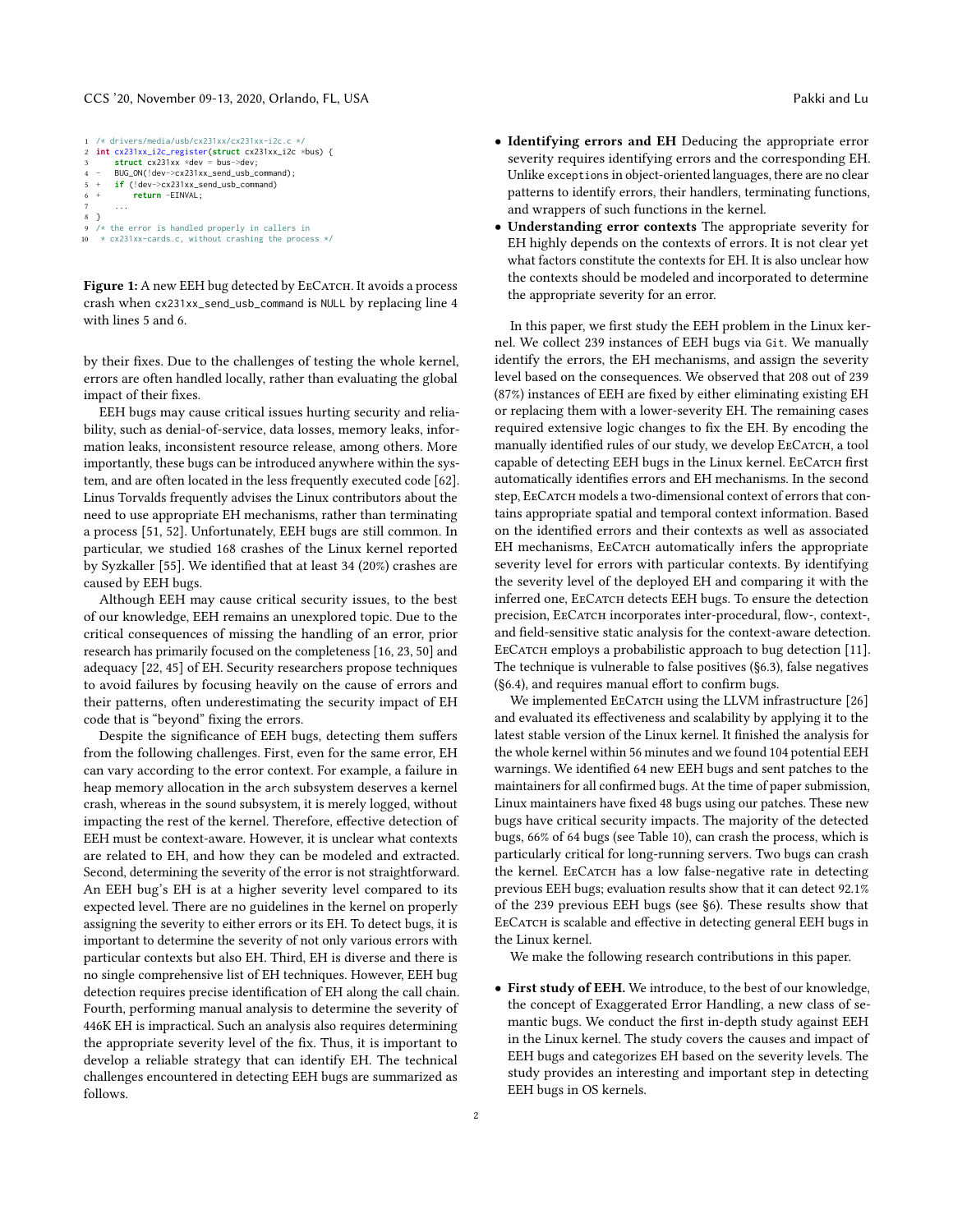- Context-aware detection of EEH. We propose a novel approach that effectively detects EEH bugs in a context-aware manner. By modeling and extracting both spatial and temporal contexts, our detection can automatically infer the severity level for errors with particular contexts and uses that for detecting EEH bugs. To realize the context-aware detection, we also develop techniques to automatically detect errors in the kernel by tracking the error variables and to identify EH functions based on their patterns.
- Open-source prototype and new bugs. We develop a prototype for ЕеСатсн, which will be open-sourced With ЕеСатсн, we found 64 new EEH bugs in the latest version of the Linux kernel, which may cause critical security and performance issues. Most of the bugs were fixed with our patches. We hope that the findings and the prototype could help future developers avoid EEH bugs.

# <span id="page-2-1"></span>2 A STUDY OF EEH

In this section, we first provide background information about errors and EH in the Linux kernel. Then, we study a set of previously fixed EEH bugs we manually collected via the git history of the Linux kernel. In particular, we will describe the importance of contexts in determining the severity level of EEH bugs.

#### <span id="page-2-0"></span>2.1 Errors and Error Handling in the Kernel

Errors, faults, and failures. For consistency, we use the definitions presented in the seminal paper by J.C. Laprie [\[25\]](#page-14-6), and define errors as deviations from expected behaviors. Faults are the root cause behind an error, such as hardware failures or software bugs. Failures are the consequences of incorrect handling of the errors. In this paper, we will use errors interchangeably with error codes to indicate deviations. Error handlers are code pieces performing the EH. OS kernels and other critical systems are designed for availability and to minimize halting on failures.

Unlike other modern programming languages such as C++, Java, Python, etc.; C language does not provide any structured EH primitives such as exceptions. Due to such limitations, developers instead use the runtime indicators of errors, typically error codes, to capture and handle errors. As a programming convention, Linux developers negate the standard error codes and assign them to the errno variable to indicate the captured errors. Further, the error is typically propagated via the return value of a function to its callers. Unlike numeric error codes, a NULL pointer also captures an error for pointer variables. Correctly processing these errors is important to ensure that the system is not prone to crashes or exposing itself to new exploits.

Error-handling primitives. Previous researchers analyzing Linux kernel [\[16,](#page-14-0) [22,](#page-14-2) [23,](#page-14-1) [31,](#page-14-7) [50\]](#page-15-4) modeled error returning (i.e., an error code propagates to its caller) as valid EH, Such cases account for 37% of all EH [\[22\]](#page-14-2). We believe that researchers adopted this strategy to avoid tracking complicated data flow. However, error returning is not an actual EH because the caller function that takes the returned value will have to eventually handle the error. In our model, we classify valid EH into the following three categories.

• Terminating Execution. Fatal errors such as the ones causing data loss or damage to the system are of the highest severity level.

#### Exaggerated Error Handling CCS '20, November 09-13, 2020, Orlando, FL, USA

```
1 /* drivers/tty/tty_ldisc.c - Apr 16, 2017*/
    2 static void tty_ldisc_restore(struct
 3 tty_struct *tty, struct tty_ldisc *old)
4 {
 5 - old = tty_ldisc_get(tty, old->ops->num);
6 - WARN_ON(IS_ERR(old));
         \texttt{try}\rightarrow \texttt{ldisc} = \texttt{old};8 /* Null pointer dereference */
9 - tty_set_termios_ldisc(tty, old->ops->num);
\begin{array}{c} 10 \\ 11 \end{array}11 + if (tty_ldisc_failto(tty, old->ops->num) < 0) {
12 + const char *name = try_name(tty);<br>13 + pr warn("Falling back ldisc for %
               pr_warn("Falling back ldisc for %s.\n", name);
14 ...
15 }
```
Figure 2: Commit# 598c2d41f fixing a potential EEH bug. It causes a process crash (in line 9) or even machine crash [\[18\]](#page-14-8) (in line 6) when the kernel.panic\_on\_warn value is either zero or non zero, respectively.

The corresponding EH would either terminate the machine or crash the process execution by calling either BUG (see [Figure 1\)](#page-1-0) or panic in the kernel. Depending on the specific configuration, assertion failures typically crash the process as well. We model the severity difference between a process crash and a kernel crash but use terminating functions to describe both scenarios.

- Logging errors. Logging and monitoring for important errors is a common EH strategy. Depending on the severity of the error, various logging levels (kern\_levels.h) are used to ensure appropriate response and escalation. The Linux kernel uses seven levels of error severity (see [Table 2\)](#page-3-0) to log errors. Unfortunately, various subsystems customize the logging functions to suit their demands, and introduce new logging functions, within a limited scope.
- Ignoring errors. Contrary to other application software, the kernel code frequently handles potential errors, without compromising the correctness, by ignoring them. There are three reasons often stated for such behavior. First, the kernel previously validated a scenario to ensure subsequent failure-free execution. For example, checking for NULL from a kmalloc() call using \_\_GFP\_NOFAIL is unnecessary, as the memory allocation does not fail. Second, capturing and handling every possible error can add performance overhead by generating branches (unnecessary speculative execution). Third, an erroneous scenario may not be critical at all to impact the execution. For example, developers ignore potential errors while unregistering a device driver [\[16\]](#page-14-0). Within the scope of this paper, we treat functions ignoring errors as a valid EH strategy, as long as it does not introduce issues.

Factors determining severity level. The severity levels indicate the relative seriousness of the error's occurrence and the potential consequences of not handling at the said level. For example, EEH bugs can occur when an error is handled at a higher severity level than its intended level. Based on our EEH bug dataset, we identified that the appropriate severity level of the EH depends on the error and its context. For each of the 239 bugs, we collect the existing EH, updated EH, and the errors. We determined the updated EH of 218 bugs is consistent with the other EH within the function or the module. The remaining 21 bugs required major code changes (12 out of 21) impacting EH across modules or incorrect regression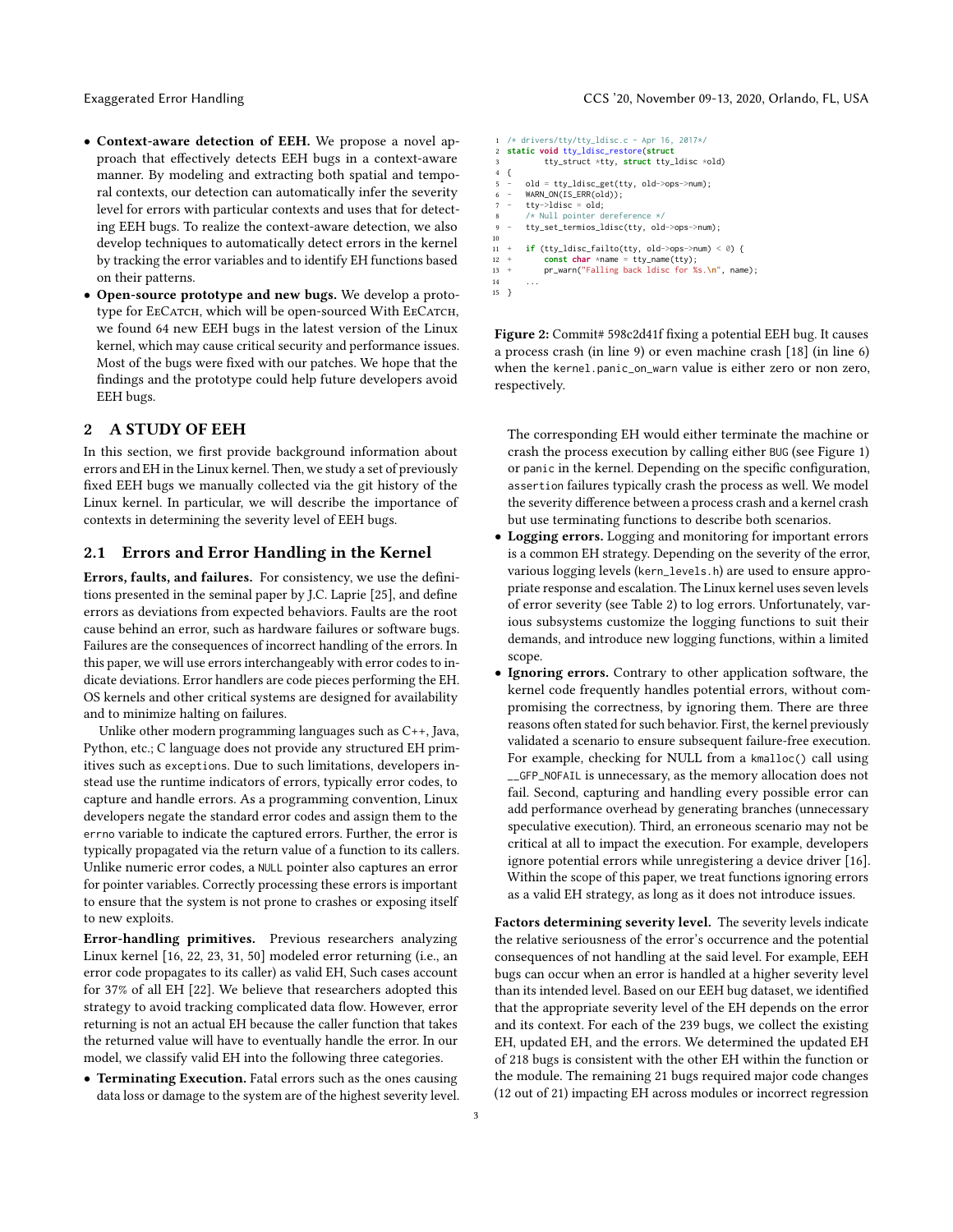fixes (9 out of 21). These observations suggest that severity depends not only on the error but also the error-context.

<span id="page-3-1"></span>

| Level    | Error-handlers      | <b>EH</b> Category         | Examples                      |
|----------|---------------------|----------------------------|-------------------------------|
| $\Omega$ | Crashing kernel     | <b>Terminate Execution</b> | panic                         |
|          | Terminate process   | <b>Terminate Execution</b> | <b>BUG</b>                    |
| 2        | Severe errors       | Logging errors             | WARN, pr [emerg, alert, crit] |
| 3        | Important errors    | Logging errors             | pr err                        |
| 4        | Warnings            | Logging errors             | pr warn                       |
| 5        | Non critical errors | Logging errors             | pr_info, pr_dbg, pr_notice    |
| 6        | No EH               | Ignoring errors            | No visible indicators         |

Table 1: The assigned severity levels to errors in EECATCH based on their impacts, and corresponding EH mechanisms at each severity level.

Assigning severity levels for errors and EH. Based on the EH primitives discussed earlier, we attempt to assign the severity level based on our empirical observations of identified EEH bugs, and previous work by other researchers [\[27\]](#page-14-9). [Table 1](#page-3-1) shows the modeled severity levels and the corresponding EH mechanisms. We borrow the idea of classification used in the logging levels within the kernel (kern\_level.h) to determine relative severity between various errors. The seven error logging levels used in the kernel are emerg, crit, alert, err, warn, notice, info, and, debug.

In our study, we observe that developers use subjective preferences to assign severity of errors. Among the severity levels in [Table 2,](#page-3-0) we combine critical, alert, and emergency logging levels to indicate severe errors. Similarly, debugging, information, and notice levels represent non-severe errors. Finally, we model a kernel crash as the most severe error and ignoring error as the least severe category. WARN and BUG\_ON can crash the Linux kernel by setting panic\_on\_warn and panic\_on\_oops kernel sysctl, respectively. Besides Android OS, most Linux configurations do not enable either parameter. Thus we model WARN, BUG\_ON, and panic at different severities, based on their impact.

# <span id="page-3-2"></span>2.2 Exaggerated Error Handling in the Kernel

We study existing EEH bugs to find insights into the effective detection of EEH bugs. In this part, we briefly describe our collection of previous EEH bugs, the composition of the dataset, and our insights from the study.

<span id="page-3-0"></span>

| Feature             | <b>Details</b>                                        |
|---------------------|-------------------------------------------------------|
| Errors              | NULL, standard error codes such as -ENOMEM.           |
| Severity levels     | 7 Error-logging levels found in kern_level.h.         |
| Log functions       | printk, pr_X, dev_X; X is one of the severity levels. |
| Terminate execution | panic(), BUG(), WARN*                                 |

Table 2: Initial set of known errors, EH, and severity levels in the Linux kernel. \* In Android OS, as panic\_on\_warn and panic\_on\_oops are enabled, WARN and BUG\_ON cause a panic.

Dataset collection for previous EEH bugs. Due to the paucity of previous research identifying EEH bugs, we rely on a patternbased search to identify Linux kernel commits, involving the said bugs. We searched the git log of the kernel, using grep for commits that contained one of "reduce", "remove", or "replace", along with the terminating or logging functions listed in [Table 2](#page-3-0) which is empirically prepared for OS kernels. By studying the commit messages and the code changes, we identify the error, the original EH mechanism, the impact of new EH mechanism, and their severities. We collected patches submitted between Jan 2016 and Nov 2019 and identified 86 commits involving EEH bugs, containing 343 valid exaggerated error-handling changes (a single commit may fix several EEH bugs). After eliminating bugs that can be categorized into other common semantic bug categories, such as buffer overflow or memory corruption, we observed that 29 commits were identified by Syzkaller. We infer that the remaining commits are fixed via manual analysis.

Insights of study. We present interesting insights about EEH bugs in this section.  $\bigcirc$  EEH bugs are present across all subsystems within the kernel. However, due to the code size and quality, they are overrepresented in the drivers subsystem, followed by  $fs.$   $\bigcirc$  BUG() is the most common erroneous EH in exaggerated error-handling bugs. Maintainers are always on the lookout for new additions of BUG(). However, numerous wrappers of BUG exist and are added to the active code. <sup>3</sup> Syzkaller, a fuzzing tool for Linux kernel, enables panic\_on\_warn and causes a panic when it encounters a WARN(). In the commits identified manually, there are no instances of EEH bugs involving WARN\_ON. 4 Incorrect error logging occurs infrequently. However, 24% of EEH bug fixes use logging as an EH technique.  $\bigodot$  The top three causes for EEH bugs include, using assertions in production code (38.2%), liberal use of BUG and WARN wrappers (29.7%), and failure to track the impact across other callers (8.1%). Further reasoning shows that the occurrence of EEH bugs is mainly because (1) developers are unaware of the EEH issues and (2) it is hard for developers to induce the proper EH due to the complexity of kernel code.

Impacts of EEH bugs. Based on our study of the dataset, we determined the security impact of the identified EEH bugs [Table 3.](#page-4-0)

- Crashing a machine can cause denial-of-service (DoS) exploits. We observed that a majority of the commits (62.1%) lead to potential DoS. As Syzkaller reports a crash caused by panic, BUG\_ON, and WARN\_ON as fatal, we manually identified the impact of 32 instances of bugs detected by it. 12.5% of the bugs detected by Syzkaller can cause DoS without enabling either panic\_on\_warn or panic\_on\_oops. 59% of 32 instances cause memory corruption, and the remaining do not have a security impact.
- A process crash within the file system avoids data corruption. However, 22.7% of the patches can cause data corruption, based on the resources they acquired before a crash.
- 15.2% of the commits are also vulnerable to memory leaks caused by crashes. A memory leak can occur upon encountering BUG\_ON. Since the acquired resources are not freed automatically, we treat such cases as memory leaks. We exclude cases involving panic, as a machine crash is severe compared to memory leaks.
- According to the 2017 OWASP vulnerability study [\[39\]](#page-14-10), inaccurate logging of the errors is one of the top 10 vulnerabilities. Most exploits start with vulnerability probing, and incorrect logging levels can miss the detection of these vulnerabilities. Our dataset contains 8.9% of the commits categorized as inaccurate logging.
- Other consequences of inaccurate monitoring can cause information leak of kernel pointers, and potentially introducing an exploitable vulnerability.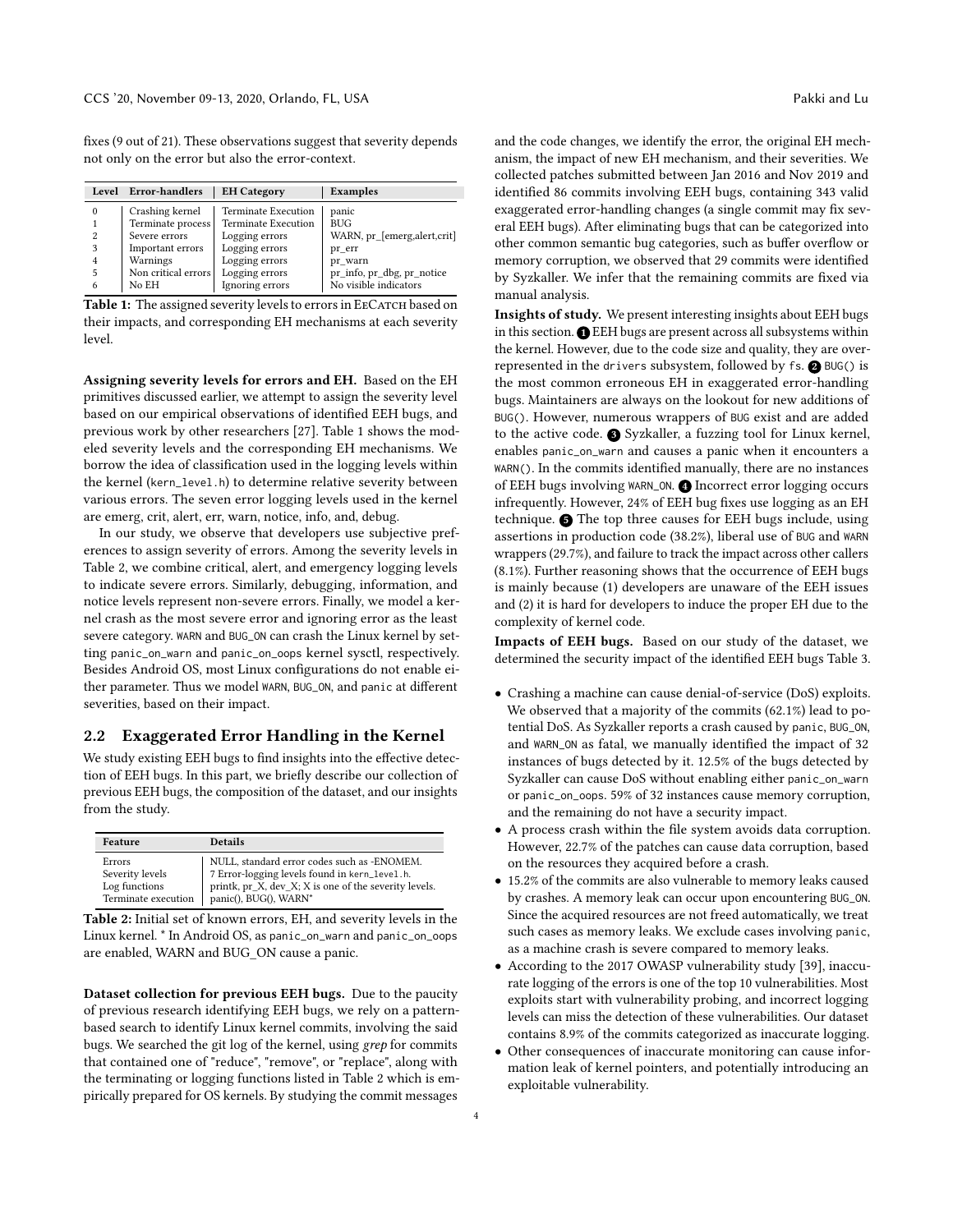<span id="page-4-0"></span>

| DoS   | Incorrect<br>logging | Data<br>corrupt. | Memory<br>leak | Information<br>Leak |
|-------|----------------------|------------------|----------------|---------------------|
| 62.1% | 8.9%                 | 22.7%            | 15.2%          | 15.8%               |
|       |                      |                  |                |                     |

Table 3: Common security impacts of EEH bugs.

```
/* File: net/netlink/af\_netlink.c */
2 static void __init netlink_add_usersock_entry(void) {
       3 listeners = kzalloc(sizeof(*listeners) ..., GFP_KERNEL);
       if (!listeners)
5 panic("netlink_add_usersock_entry: Cannot allocate listeners\n");
       6 ...
   7 }
8 struct sock * __netlink_kernel_create(...) {
9 listeners = kzalloc(sizeof(*listeners) ..., GFP_KERNEL);
       10 if (!listeners)
11 return NULL;
12.13 }
14 void netlink_kernel_release(struct sock *sk) {<br>15 if (sk == NULL || sk->sk socket == NULL)
       15 if (sk == NULL || sk->sk_socket == NULL)
16 return;
17 }
```
Figure 3: A simplified example showing diverse EH explained using temporal context.

The Linux community's view of EEH. A bug capable of crashing the kernel is critical (CVSS greater than 8.0 out of 10), as the vulnerabilities are susceptible to DoS exploits. The Linux creator, Linus Torvalds, repeatedly emphasizes the need for appropriate EH mechanisms, rather than crashing the kernel [\[51,](#page-15-1) [52\]](#page-15-2). From a developers viewpoint, kernel maintainers reject patches that use BUG as an EH strategy. Despite the widespread community measures to avoid crashes, caused by incorrect EH, there are over 13K instances of BUG and its wrappers, at the time of writing the paper. Therefore, it is important to not only study EEH bugs, but also develop techniques capable of precisely identifying these bugs in the kernel.

#### <span id="page-4-3"></span>2.3 Contexts of Errors

After analyzing the EEH bugs from the dataset in [§2.2,](#page-3-2) we observed that, in addition to the error itself, its context frequently determines the appropriate severity level of EH.

Modeling the life-cycle. We found that the severity of an error depends on the life-cycle phase (i.e., temporal context) the error is in. We use [Figure 3](#page-4-1) to show how the temporal context determines the severity. Two functions within the file af\_netlink.c attempt to allocate the same size memory using kzalloc. In case of failure, netlink\_add\_usersock\_entry crashes the kernel (line 5), whereas \_\_netlink\_kernel\_create returns NULL (line 12) to its wrapper netlink\_kernel\_create. By contrast, during the finalization lifecycle phase, when the kernel\_kernel\_release attempts to release memory and fails, it ignores the error (line 16). Therefore, the EH for the same error is different in terms of severity level for different life-cycle phases. We generate a rule based on these observations that, depending on the life-cycle phase of the function with an error, the corresponding EH can differ in terms of severity, within the same module. By applying this rule to the dataset in [§2.2,](#page-3-2) we narrow the possible EH techniques in both initialization and finalization phases. We mark the functions not belonging to either category as regular functions.

Modeling the subsystem. In addition to the life-cycle phases, we further found that the subsystem an error is located in also influences the severity of the error, which we refer to as spatial context. The kernel groups the major subsystems according to their functionality. Besides the standard error codes, each subsystem uses its own EH techniques. To generalize the EH and severities across subsystems, we extract the spatial context from the EEH bug dataset. Despite their functional similarities, drivers and sound subsystems, use different EH. Excluding the bugs detected by Syzkaller, EEH bugs in sound do not crash the kernel, whereas 24 out of 28 patches in drivers terminate the process. In fact, we found 3 instances in the entire sound subsystem capable of a process crash but 15K instances in drivers. The corresponding error density is one instance of terminating function per 304K and 840 lines, respectively. We conclude that not all code in the kernel is critical. It is dependent on the subsystem containing the error. We present a more detailed evaluation of the spatial context in [Table 4.](#page-9-1)

To effectively capture the diverse error handlers, we model the error-context to contain both local factors involving the subsystem, and the global factors determined by the life-cycle. We evaluate the importance of each factor within the context and empirically determine the granularity based on our results.

# 3 EECATCH OVERVIEW

<span id="page-4-2"></span>

#### Figure 4: An overview of EECATCH.

While the first part of the paper presents the study of EEH, in the second part, we will present EECATCH, a tool that uses the findings of the study to effectively find EEH bugs in a context-aware manner. As shown in [Figure 4,](#page-4-2) EECATCH identifies EEH bugs with the following steps.

Automatic identification of errors and error handlers. Defining comprehensive specifications for errors and error handlers in the Linux kernel is a challenge. EECATCH attempts to detect the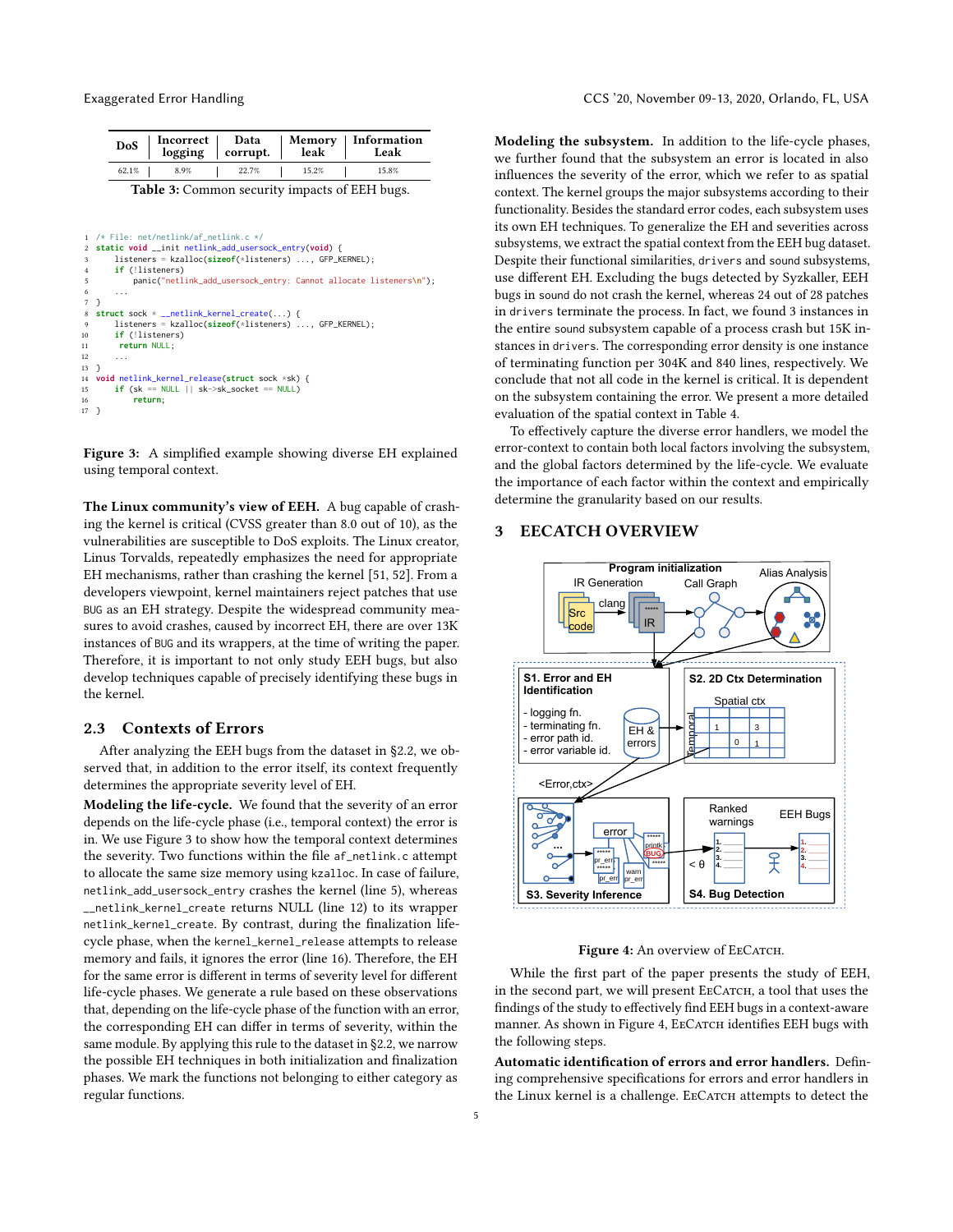errors and models different error handlers using static analysis and pattern-based detection. EECATCH identifies errors through their representations—error variables, which employs backward data-flow analysis. To identify error handlers; using an initial set of error handlers (see [Table 2\)](#page-3-0), EECATCH automatically expands the list via association mining. It also collects wrappers of standard terminating functions (BUG and panic) by tracking unreachable instructions and functions with \_\_noreturn attribute. In all, EECATCH automatically identifies 62 wrappers of terminating functions, and 643 functions that log errors.

Extracting two-dimensional error contexts. From our study [\(§2.3\)](#page-4-3) of the EEH bugs, we observed that same errors are often handled differently given different spatial and temporal contexts. As such, EECATCH generates a context-aware model for determining the severity level of an error. Our model uses both spatial and temporal factors of the function encompassing the error. The spatial context consists of subsystem (e.g., subsystems sound and filesystem) information, whereas a temporal context uses the life-cycle phase (e.g., phases initialization and finalization) information. In the absence of a probability distribution model, EECATCH determines the granularity and importance of these contexts, empirically, as explained in [§2.3.](#page-4-3)

Inferring the severity level for <error, contexts>. The goal of this step is to automatically infer the appropriate severity level for errors with particular contexts (i.e., <error, contexts>). Using static analysis to determine the proper EH for each error in the kernel, is error-prone and infeasible. Instead, EECATCH uses statistical analysis to infer the severity of <error, contexts>. The idea is to first collect peer cases that share the same error and contexts as the one in question. Then, by statistically analyzing in which severity level such an error is commonly handled, EECATCH infers the appropriate severity level.

Detecting EEH bugs in a context-aware manner. Given a userdefined hyperparameter  $\theta$ , an error, its peer set of EH, and the inferred severity level of the error, EECATCH reports deviations as warnings. If the severity level of the actual EH is higher than the inferred one, EECATCH reports it as an EEH case. EECATCH prunes the generated list of warnings and ranks them according to their likelihood of being an EEH bug. At last, we confirm the reported EEH warnings and fix them manually by reducing the severity level of the EH to the suggested level, without introducing security issues. EECATCH requires manual effort to confirm EEH bugs and to guarantee the soundness of the fix. We describe the sensitivity analysis of  $\theta$  in [§6](#page-9-0) and accuracy of EECATCH in [§6.3](#page-11-0) and [§6.4.](#page-11-1)

# 4 METHODOLOGY

In this section, we describe the major components of EECATCH, including accurate extraction of errors, identifying EH mechanisms, modeling the spatial and temporal contexts, inferring the severity of errors in specific contexts, and detecting EEH cases.

# <span id="page-5-1"></span>4.1 Identifying Errors

The first step in detecting EEH bugs is the identification of errors. Representation of errors. Errors are not only numerous but also take diverse forms in OS kernels. As such, it is challenging to generally and automatically identify the actual errors. Fortunately, we observe that for a handled error (since EECATCH aims to detect EEH, we focus on handled errors), a corresponding error variable is used to indicate and capture the error. A common pattern is the use of standard error codes, e.g., EINVAL, to represent different errors.

Identifying error variables. Since handled errors are always represented by error variables, the key step of identifying errors is to precisely identify error variables, which is still a challenge for a number of reasons. First, OS kernel code is huge and the number of variables is often in the order of millions. Static analysis of these variables is not scalable and error-prone. Second, error variables often propagate across modules, involving complicated data flow. Third, identifying all possible errors is impossible, as there are no predefined error sets. Developers often add custom error codes. To minimize the impact of these challenges, we leverage the programming convention of C on what constitutes an error. The kernel defines a set of standard error codes in linux/include/errno.h to represent a majority of erroneous scenarios. Further, NULL pointers as return values are also treated as errors in C.

```
1 /\star File: net/dccn/ccid.c \star/
2 struct ccid* ccid_new(const u8 id, struct sock *sk, bool rx) {
        if (ccid_by_number(id) == NULL)4 return NULL;
 5 ...
   \mathcal{E}7 /* Caller: net/dccp/feat.c */
8 int dccp_hdlr_ccid(struct sock *sk, u64 ccid, bool rx) {
        struct ccid *new_ccid = ccid_new(ccid, sk, rx);
10 if (new_ccid == NULL)<br>11 return -FNOMFM:
            11 return -ENOMEM;
12 ...
13 return 0;
14 }
```
Figure 5: A simplified example to show how EECATCH tracks errors. In this example, ccid\_new returns NULL to the caller dccp\_hdlr\_ccid. The latter propagates a different error code -ENOMEM to its callers.

Given an error variable  $V_e$  containing one of the possible values for an error, the problem is now transformed to identifying the seed of  $V_e$ . Identifying the seed is necessary to avoid analyzing the same error code, tainting multiple variables. The key idea to identify seeds relies on the observation - in the presence of an error, the controlflow uses a conditional statement to distinguish the normal path and the error (or EH) path. Starting from the error variable  $V_e$  used in the conditional statement, we track the seed of  $V_e$  within a function, by performing an intra-procedural backward data-flow analysis. We terminate tracking a variable when the analysis reaches either a function callsite or a local variable. On reaching a function callsite, EECATCH queries if a function can return one or more errors to its callers. If a function is not yet evaluated, EECATCH recursively performs the same data-flow analysis, starting from the return instruction of the function. EECATCH memoizes all errors returned by a function to its callers, at a function level.

To illustrate the above technique, we use the example shown in [Figure 5.](#page-5-0) The function dccp\_hdlr\_ccid in line 9 captures the error (NULL) from the return value of ccid\_new. The error path in line 11 returns another error (-ENOMEM) to its callers, while the regular path returns 0 in line 13. EECATCH performs a dataflow analysis,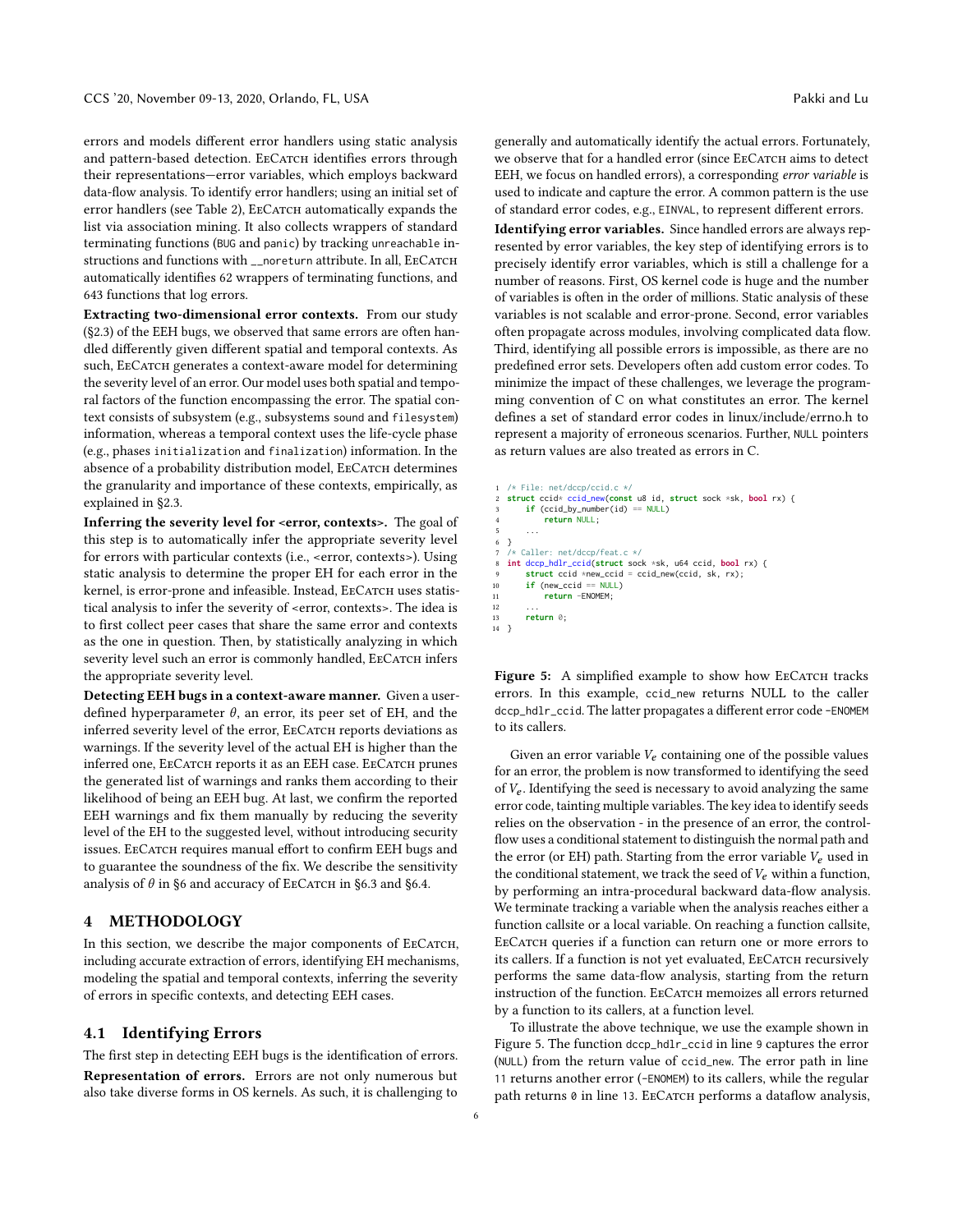identifies line 10, and assigns the seed of error, NULL, to the callsite of ccid\_new.

# 4.2 Identifying and Classifying Error Handling

It is important to identify EH as it marks the end of an error's lifetime. Detecting EH is necessary to accurately reason about an error and its impact. Within the kernel, EH is not only unstructured but also numerous. Classifying the EH can avoid reasoning about each function individually, and help study the properties of each category as a whole. Unlike error codes which can be constrained to a smaller subset, EECATCH requires as complete EH set as possible, to minimize false negatives. An error within the subset can be handled by a wide range of error handlers taking diverse forms. Thus, a major component of EECATCH identifies EH and assigns each handler a severity. The key insight in identifying EH code in the kernel requires to reliably track the error path of a conditional statement capturing errors. By performing an inter-procedural, forward data-flow analysis along the error path, EECATCH collects various EH for an error. One thing to note is that, unlike previous research tools, the error path does not terminate if the error code is returned to the caller. As such, we track each caller recursively until the error variable is either overwritten or encounters an EH. As mentioned in the study, EH techniques are of three types, terminating functions, error logging functions, and ignoring the error. Starting from the initial set ( [Table 2\)](#page-3-0), and using an inter-procedural data-flow analysis, we describe how we collect other EH.

Collecting terminating functions. On encountering a fatal error, the expected EH mechanism involves terminating the execution. Functions panic and BUG are well known to developers to crash the machine and kernel process, respectively. However, we do not have an exhaustive list of terminating functions. Therefore, we first collect basic terminating functions and then collect wrappers of them to augment the list. Specifically, BUG and panic are the two basic terminating functions. The functions use unreachable() to notify the compiler about potential abnormal execution. To find wrappers of such functions, we scan for unreachable instructions, unreachable() in the kernel, and use backward slicing to detect the functions causing a crash. Moreover, we check for the functions marked with noreturn attributes. This attribute indicates a function has no further scope and does not unwind the call stack. We mark functions in either of these categories as terminating execution. With all the analyses, we collect 62 EH functions that can terminate the execution.

Association mining for logging functions. Besides terminating execution, the most common EH strategy is error logging. In our study (see [Table 4\)](#page-9-1), we identified 248K conditional statements that use error logging as its EH. Yet, not all errors logged are of the same importance. The majority of these error logging functions handle errors that do not cause security impact. However, other logging functions are important in identifying potential vulnerability probing [\[39\]](#page-14-10) and to triage fatal crashes [\[62\]](#page-15-0). It is important to comprehensively detect error handlers that can handle both severe and non-severe errors. Besides using patterns to identify new logging functions as described by researchers in [\[31\]](#page-14-7), we employ association rule mining [\[7\]](#page-14-11) to extract a comprehensive set of error handlers limited to logging the errors. In the previous works [\[22,](#page-14-2) [31\]](#page-14-7), the

authors use a pattern-based approach to detect logging functions. Such a technique cannot detect macros or the numerous logging functions without a fixed pattern.

Association rule learning is capable of generating strongly correlated rules among frequently occurring events, in large codebases. We attempt to learn new EH performing error logging, not previously identified by other tools. We rely on the insight that an error path of a conditional statement contains error handlers at a higher frequency, compared to its regular path. Given a conditional statement validating an error, learning new EH via association rule mining works as follows.

First, we determine the error path based on the predicate of the conditional statement. An error path is often the path where the predicate evaluates to NULL or less than zero. We mark the other path as the normal execution path. Second, for both error and regular paths, we perform an intra-procedural analysis identifying the logging statements. Third, a logging function maps to the source code via debugging information. Further, we extract the function name via regular expression search. Fourth, we count the number of occurrences of each error-handler in the error path and normal path, over the entire kernel. To minimize false positives in detecting EEH bugs, we use 0.9 as the *confidence* and *support* as 4 or more instances.

4.2.1 Classifying Severity Levels for EH. It is important to classify EH according to their severity, as terminating the program on encountering a fatal error may be the best solution, to avoid data loss or machine damage. In this paper, we assign an integer number to a severity level from 0 (highest severe) to 6 (least severe) as seen in [Table 1.](#page-3-1) We made the design for two major reasons. First, Linux kernel and most production quality software use numeric severity levels to distinguish among log levels. Our design extends this model to accommodate terminating functions (BUG, panic) and no EH. Second, using numerical severity levels can establish a total ordering over EH strategies. For example, an EH at level 0 strictly dominates an EH at level 4, or various EH at level 3 are all of the same severity.

Unfortunately, manually modeling each function is not only error-prone but also infeasible. Instead, we model error handlers by categorizing them based on impact and assigning a non-negative value. In this paper, we treat error handlers with lower severity values to produce more severe consequences. We model terminating functions as level 0 and the no EH at the highest value 6. More comprehensive reasoning for other severity levels is de-scribed in [§2.1.](#page-2-0) EECATCH automatically extracts the severity of logging functions captured via its argument or its name. For example printk(KERN\_CRIT) and pr\_crit() log errors with a severity level crit.

Modeling the severity of error handlers must account for potential outliers. For example, logging functions are susceptible to subjective usage; developers might use pr\_crit instead of pr\_emerg for their logging. Relying on a name-based strategy might introduce inaccuracies within the model. To mitigate the impact we classify EH according to their intent and impact, and then assign a severity level. We estimate programmer intent based on the type of EH (e.g., missing error handlers indicate a low priority error). The impact is determined by the security consequences for the said error. Another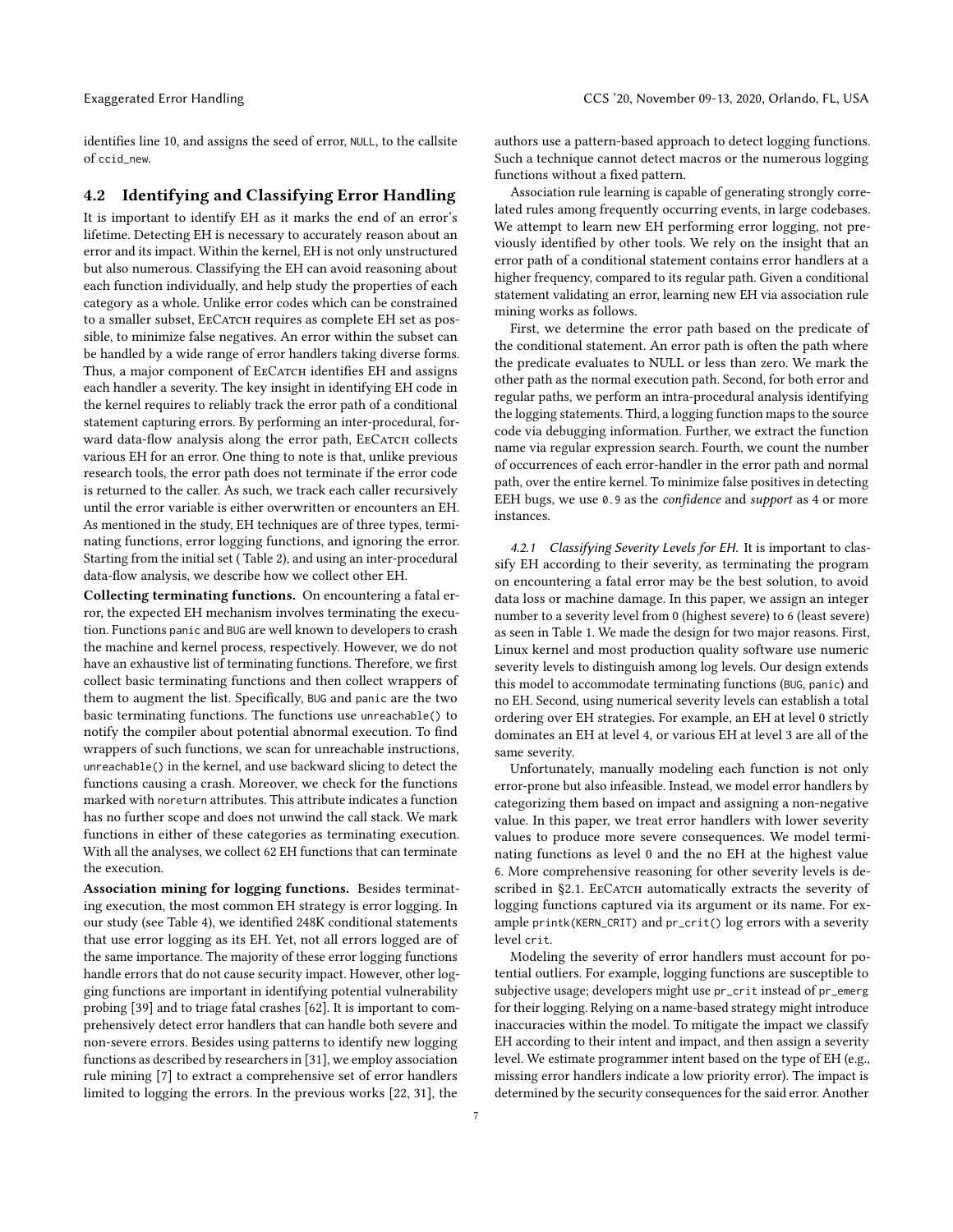notable EH function - WARN can crash the Android kernel but is not considered critical in other Linux configurations. Accordingly, we model WARN as a non-fatal error.

### 4.3 Analyzing and Modeling Error Contexts

After augmenting the initial knowledge set with new error handlers, EECATCH attempts to generate a context for the error and its handlers. A context-sensitive approach to EH improves the accuracy of EECATCH. This approach is effective in determining the appropriate EH for each error, in the kernel. On one hand, it is impossible to enumerate all possible factors affecting the error-context, and determining the error handlers. On the other hand, a context-aware and flow-sensitive, interprocedural dataflow analysis, generates a long call-chain from the seed of the error to EH. Such a strategy can reduce the sensitivity of the tool. Instead, we extract the context determined as the function containing the conditional statement, to minimize the impact of these two challenges.

4.3.1 Spatial Context. We observe that in which severity level an error should be handled highly depends on where the error occurs. For example, over 15K errors in drivers are handled via crashing the process or system. Yet, the sound subsystem has 3 instances that can terminate the process. Such a diversity in the EH indicates the importance of modeling the subsystem as context. We refer to the name of the subsystem, where the conditional statement identifies an error, as the error's spatial context. A key question in extracting spatial context is determining the appropriate granularity. In the absence of an underlying data distribution model, we rely on our observations to determine the granularity. We perform a study to identify the errors handled exclusively via logging (see [Table 4\)](#page-9-1). For the severe errors, we observed that the larger subsystems - drivers, fs, arch, and net have a higher number of errors per severity level. Thus, refining the spatial context by one more level, for these four subsystems, will not impact the precision.

On the other hand, a division treating every module (entire file name) as its own context would generate a smaller set of error handlers with fine-grained spatial context and rules with low confidence. EECATCH's design uses statistical analysis to detect exaggerated error-handling and requires a large number of error handlers to generate meaningful rules. Using a function or a module as a subsystem would generate a smaller set of error handlers, thereby a high false-positive rate.

<span id="page-7-0"></span>4.3.2 Temporal Context. In our study, we further observed that, besides the spatial context, errors are often handled differently based on the life-cycle phase of the corresponding code, as described in [§2.3.](#page-4-3) For example, memory-allocation failures in a function in the initialization phase are an indication of serious errors in the mm subsystem and require a kernel crash. However, other EH of memory allocation failure in other phases can be either ignored (example using \_\_GFP\_ATOMIC) or retried multiple times (see fs). Therefore, phases also influence the severity of errors. We refer to the life-cycle phase, the error is located in, as temporal context. Based on our observations, we categorize temporal context into three categories; initialization, finalization, and regular functions. We chose the above categories to minimize the false positives, and are based on our empirical observation from the dataset. The temporal

context can be further augmented based on function similarity [\[2,](#page-14-12) [10\]](#page-14-13) or name-based function matching [\[41\]](#page-14-14). These tools also use static analysis techniques but are prone to false positives. Thus we did not use them in our current design and instead rely on information captured by various life-cycle phases.

Initialization Functions. During boot time via initcall, the kernel starts allocating resources for successful operation in its later stages. Resources allocated before initialization include filesystem, core kernel, various subsystems, architecture-specific functions, privileged(root) functions, timer in drivers, etc. Once the kernel is initialized, these functions are removed to conserve kernel memory and to avoid inadvertent write operations. Faults in this context are dangerous to the correct working of the system. The typical error handlers in this context crash the machine, via panic, to enable faster recovery. To determine the function set in this context, we perform a forward control-flow traversal from the initcall, along the callsites in these functions. We also observed that all the functions marked with the \_\_init section "attribute", belong to the initialization phase.

Finalization Functions. On the other hand, the errors occurring in the exit functions are considered finalization functions. Previous research works studying the error code propagation have observed that errors in the finalization context of driver code [\[16\]](#page-14-0) can be ignored as the driver and kernel functionality is not negatively impacted. Similar to the initialization function, we instead look for the \_\_exit section for each function to determine these finalization functions. Further, we track the callees from these functions and treat them as finalization functions.

One potential improvement of modeling temporal context involves grouping probe and register functions within the initialization phase set. Similarly, remove and unregister functions belong to the finalization set.

4.3.3 Chain construction from errors to error handlers. We have identified the set of errors and various EH strategies. Further, EECATCH also stores a set of errors, a function can return to its callsite. The goal of this step is to generate a set of peer error handlers per error, within a specific context. We can represent the factors as a tuple  $T$  containing four elements - the error, its context, a peer set of error handlers, and inferred severities of error handlers. EECATCH performs a backward data-flow analysis from each error until the analysis encounters one of the following in its path - a terminating function, a logging function, a caller with void type, or if the error is either lost or overwritten in the caller. The last two cases are an indication of error being handled without emitting any severity indicators. On encountering an error-handler, the severity is inferred via the severity level, and it is accounted for in the peer set. To avoid state explosion by traversing the same path multiple times, we memoize the errors and error handlers per function.

# <span id="page-7-1"></span>4.4 Statistical Analysis for EEH Bug Detection

The final step of EECATCH is performing statistical analysis via cross-checking [\[54\]](#page-15-5) to identify potential EEH bugs. To avoid analyzing the semantics of the code and minimize false positives in static analysis, cross-checking can determine deviations from the majority. We define Component Severity Threshold (CST) of an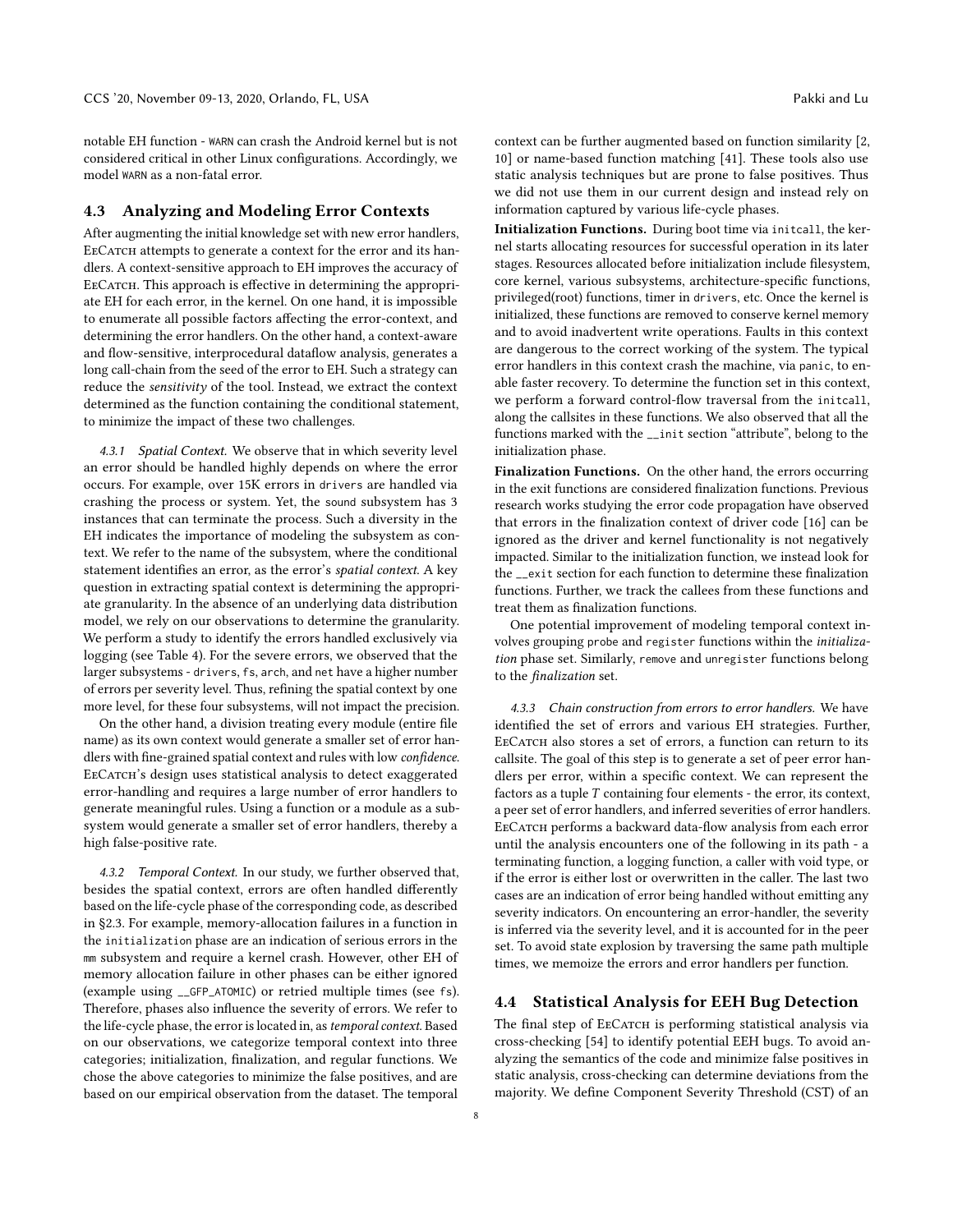error, as the ratio of error handlers at a severity level, (deviating from the majority) to the total number of error handlers within the peer set. For effective statistical analysis, it is important to generate reasonably large peer error handlers set, per tuple.

For an error occurring in an error-context, array V of size n contains the occurrences of EH at each severity level.  $V_i$  indicates<br>the frequency of EH at a coverity level  $i$ ,  $\theta$  is a user defined byper the frequency of EH at a severity level i.  $\theta$  is a user-defined hyperparameter, threshold, such that  $0 < \theta \leq 1$ . We detect an EEH bug if EH at level  $j$  satisfies the following three conditions - [Equa](#page-8-0)[tion 1,](#page-8-0) [Equation 2,](#page-8-1) and [Equation 3.](#page-8-2)

 $\bullet$  There is a majority EH within V. The maximum EH severity level m in the peer set occurs when

<span id="page-8-0"></span>
$$
V_m > \sum_{i=0}^{n, i \neq m} V_i
$$
 (1)

• The majority EH  $CST_m$  is greater than or equal to  $\overline{\theta}$ .

<span id="page-8-1"></span>
$$
\frac{V_m}{\sum_{i=0}^n V_i} \ge 1 - \theta \tag{2}
$$

• The exaggerated severity level  $j$  must be higher than  $m$ . (A numerically smaller value for *j* indicates a more severe error.)

<span id="page-8-2"></span>
$$
0 \le j < m \tag{3}
$$

Post evaluating all errors, the output of EECATCH is a list of warnings, i.e., potential EEH bugs. EECATCH employs a probabilistic approach to bug detection and requires manual effort to differentiate bugs from false positives. We employ ranking and pruning strategies to generate a smaller subset for human analysts. For each error, the tool infers exaggerated error-handling by identifying elevated error handlers, among the peers of error handlers.

# 5 IMPLEMENTATION

We implemented EECATCH as a set of LLVM (of version 10.0.0) passes, including passes for errors and error handlers identification via association mining, context analysis and modeling, and exaggerated error-handling bug detection and report generation. As the accuracy of a static analysis tool relies on a precise control flow graph, we use the call-graph (including indirect calls) generated by Crix [\[32\]](#page-14-15) and alias analysis results generated by LLVM. We present other interesting implementation details within the system.

Compiling kernel source code. To generate the IR bitcode files from the Linux source code, we use -O2 optimization, enable debugging (-g), and disable inlining. LLVM's Alias Analysis infrastructure introduces false positives in the MayAlias category with O0, and the O2 optimization can improve the points-to results. To ensure precision while not missing a significant number of aliases, EECATCH adopts the MustAlias results provided by LLVM as the baseline. It further extends the alias set through context- and field-sensitive data-flow analysis of MayAlias result set. EEH requires the identification of callers handling the error. Inlining replaces the call-sites with function code and can introduce false negatives in determining the error-context, so we disable inlining.

#### 5.1 Collecting Error-Handling Functions

Terminating functions. The accuracy of EECATCH relies on having an exhaustive list of error handlers and their severities. To supplement the widely known terminating functions, BUG and panic; we rely on LLVM's UnreachableInst that models unreachable(), to detect wrappers of these functions. We search each function for this instruction and then determine potential successors by tracking its control-flow. If the control-flow terminates, we extract the function and mark them as terminating functions. To avoid false positives, we count the occurrences across the kernel and eliminate the functions with a single instance. Using this strategy, we collected 62 new terminating functions, a majority of which are wrappers of BUG and panic.

Logging functions. Unlike terminating functions, functions that only log errors have multiple patterns in the source code. Most of the semantic information is lost in the IR, and functions are translated to a printk call. To collect macros that do not have clear patterns such as error severities at the end of the function name [\[31\]](#page-14-7), we use association mining [\[7\]](#page-14-11) similar to PR-Miner [\[28\]](#page-14-16). The intuition here is, an EH strategy is more likely to exist in the error path rather than in the normal path. To minimize false positives, we set the confidence to 0.9, and a support value greater than 4. Using this technique, we identified 112 new error handlers macros that log errors.

#### 5.2 Fine-tuning Contexts and Severity Levels

Extracting Temporal Context. Unlike determining the initialization function set (see [§4.3.2\)](#page-7-0), collecting the finalization function set is not straightforward. Although the functions marked with the  $\frac{1}{\epsilon}$  exit attribute provide an initial set  $F_f$ , a comprehensive set<br>of finalization functions are unavailable. To overcome this chalof finalization functions are unavailable. To overcome this challenge, we perform a forward control-flow analysis for each call-site found in the functions within  $F_f$ . We recursively track and store<br>the life-cycle phase of each call-site function. We mark a function the life-cycle phase of each call-site function. We mark a function as a finalization function if the function's confidence is greater than 0.95 and has a support value greater than one. We collect 1,481 additional functions to the finalization set. We evaluate the accuracy of the collected functions in [§6.2.](#page-11-2)

Granularity of the spatial context. We determine the granularity of spatial context empirically from two studies, to minimize underfitting and overfitting to a specific model. In the first study, we collect the EH macros (see [§4.1\)](#page-5-1), and the frequency count of each subsystem containing the errors. The second study [\(Table 4\)](#page-9-1) detects errors whose EH strategy is limited to logging functions. From these two studies, we determined that (1) larger subsystems localize EH within a subsystem. (2) Treating each directory within the subsystem as an independent context generates rules with low confidence and a high false-positive rate. Based on these observations, we refine the spatial context for drivers, arch, net, and fs subsystems, to contain the subsystem and the directory. For example: drivers/media and drivers/dma are different spatial contexts, whereas the spatial context of sound/soc and sound/x86 is sound.

Grouping severity levels. As there are no predefined severity levels for error handlers, EECATCH must infer their severities, based on their impact. Previous research [\[27\]](#page-14-9) suggests that developers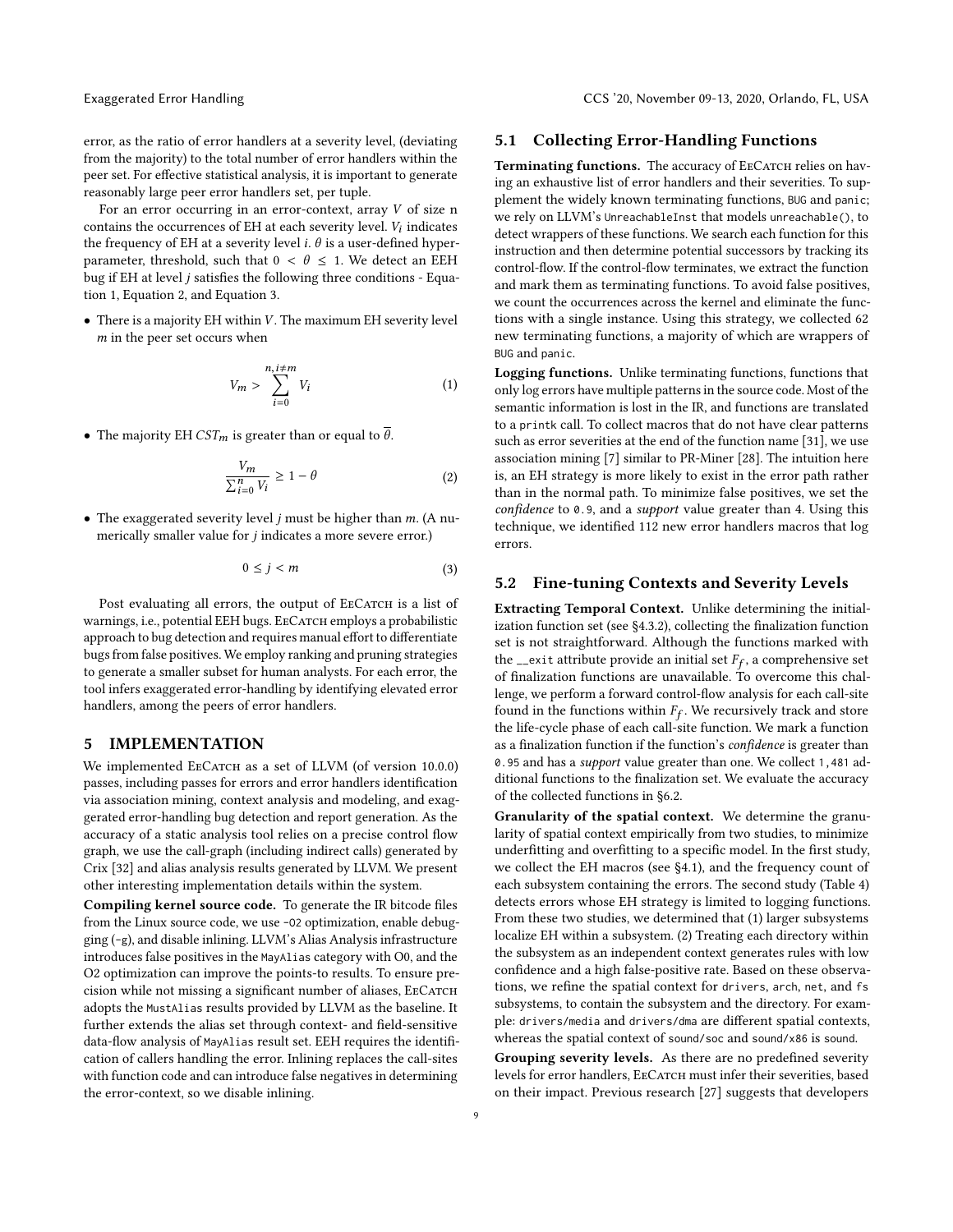<span id="page-9-1"></span>

| Subsystem<br>Level | arch | block | certs    | crypto   | drivers | ts   | init     | $_{\text{IDC}}$ | kernel | lib | mm  | net  | samples  | scripts | security | sound | virt |
|--------------------|------|-------|----------|----------|---------|------|----------|-----------------|--------|-----|-----|------|----------|---------|----------|-------|------|
| Emergency          | 58   |       | $\Omega$ | $\Omega$ | 126     |      | 4        |                 | 19     |     |     |      | $\Omega$ |         | $^{0}$   |       |      |
| Alert              | 23   |       | 0        | $\Omega$ | 303     | 120  | $\bf{0}$ | $\Omega$        | 65     | o   | 16  | 4    | $\Omega$ |         | $\Omega$ | 10    |      |
| Critical           |      |       | $\Omega$ | 6        | 498     | 140  |          | $^{()}$         | 15     |     | 2   | 66   | $\bf{0}$ |         |          | 56    |      |
| Error              | 658  | 54    | 8        | 379      | 89500   | 4877 | 14       | 34              | 612    | 329 | 259 | 2561 | 92       | 75      | 413      | 7862  | 75   |
| Warning            | 349  | 45    |          | 37       | 16015   | 1204 |          |                 | 440    | 89  | 112 | 438  | 10       |         | 51       | 715   |      |

Table 4: Criticality of standard error codes determined via known logging functions. We can refine the subsystems fs, drivers, arch, and net across the spatial dimension, without introducing noise.

struggle to determine the severity levels that are next to each other, compared to levels further apart (for example, an EH at level 4 is easy to distinguish from EH at level 1, compared to level 3). In our study of EEH bugs (see [§2\)](#page-2-1), we did not find error handlers that use logging, to fix their EH within adjacent levels (2 to 3 or 3 to 4). To avoid subjective determination of the error severity, we group alert, crit, and emerg to a single level - crit. Similarly, we group info, notice, and debug to the info level. A categorization of the error severity levels is available in [Table 1.](#page-3-1)

# 5.3 Bug Reporting and Ranking

EECATCH outputs a report containing potential EEH bugs for human analysts to verify. To ensure that the users can quickly validate the report, the tool generates the error, its source code, the EH, its severity, the error-context, the peer EH severities. It also suggests the expected severity level, determined as the majority rule. EECATCH employs ranking and pruning strategies to produce a subset, containing a higher proportion of true positives. First, the ranking strategy prefers reports that are further away from the expected severity, followed by smaller values of relative frequency, among the error handlers. Second, EECATCH prioritizes reports where the majority error handlers can cause security issues, such as crash, due to process termination. Users can prioritize bug fixing depending on the severity, while pruning and ranking ensures the top reports are likely to be true positives.

# 5.4 Scalable Data-Flow Analysis through Memoization

EECATCH performs a data-flow analysis for each error to identify the error handlers along the call chain. As error return is not considered a valid EH strategy, the analysis must explore the call chain repeatedly. Each function within the call chain generates its own set of callers. In the kernel, the chain grows exponentially per error. To avoid repeatedly performing the same data-flow analysis for multiple callers within the same path, EECATCH employs a memoization strategy, to store the results per function. For each error within a function, EECATCH stores the tuple containing the error, possible error handlers, their severities and the error-context. EECATCH uses these results to ensure that the analysis is scalable and updates the entries once per error, within the function. This strategy reduced the running time of exaggerated error-handling bug detection pass from 26 hours to 32 minutes. Further, EECATCH uses a dynamic callgraph that minimizes the overall space overhead.

# <span id="page-9-0"></span>6 EVALUATION

Experimental setting. In this section, we evaluate EECATCH and its bug detection capabilities using the Linux kernel of version 5.3.0 rc2. The top git commit number of the kernel is 609488bc979f, the latest stable version as of August 1, 2019. To evaluate our model's capabilities, we chose the Linux kernel as it is complex, critical, and open sourced. We performed the experiments on Ubuntu 18.04 LTS with LLVM version 10.0 installed. The machine has 64GB RAM and an Intel CPU (Xeon R CPU E5-1660 v4, 3.20GHz) with 8 cores. Using the allyessconfig, we generated 18,071 LLVM IR bitcode files to cover as many modules as possible. The generated bitcode files are for x86 architecture.

Hyper-parameter selection. Bug detection in EECATCH relies on one user-defined hyper-parameter, threshold  $(\theta)$ . We chose the value of  $\theta$  to optimize for both false negatives and false positives. Increasing  $\theta$  would decrease the likelihood of a warning being a bug, which increases the manual effort. On the other hand, decreasing  $\theta$  improves the false-positive rate at the cost of completeness (i.e., having more false negatives). To determine  $\theta$ , we evaluate EECATCH against a set of known bugs as identified in [§2.2.](#page-3-2) The entire dataset contains 239 EEH bugs. We reverted their patches to test if EECATCH can detect them. [Table 5](#page-9-2) shows the results of this experiment. Based on the evaluation, we choose  $\theta = 0.2$  in the current implementation to make a trade-off between false positives and false negatives. In this setting, we can detect 208 EEH bugs out of the possible 239. The false-negative cases involve incorrect error logging severity (7/31), complex code modifications (16/31), and limitations of static analysis (8/31).

<span id="page-9-2"></span>

| Threshold | Generated<br><b>Warnings</b> | Pruned<br><b>Warnings</b> | Known<br>bugs |
|-----------|------------------------------|---------------------------|---------------|
| 0.01      | 5                            |                           | $\theta$      |
| 0.1       | 56                           |                           | 9             |
| 0.15      | 237                          | 53                        | 125           |
| 0.2       | 640                          | 104                       | 208           |
| 0.25      | 1157                         | 260                       | 208           |
| 0.4       | 5375                         | 3022                      | 212           |

Table 5: Evaluating the hyper-parameter value,  $\theta$ , among possible choices.

Analysis-time performance. EECATCH completed the analyses of the kernel for exaggerated error-handling cases within 56 minutes. Specifically, the analysis to identify and generate exaggerated error-handling warnings required 32 minutes. The other passes such as callgraph generation and alias analysis required 3 and 19 minutes, respectively.

Manual effort. Detecting EEH bugs via EECATCH involves manual effort. For detecting EEH in the Linux kernel, we approximately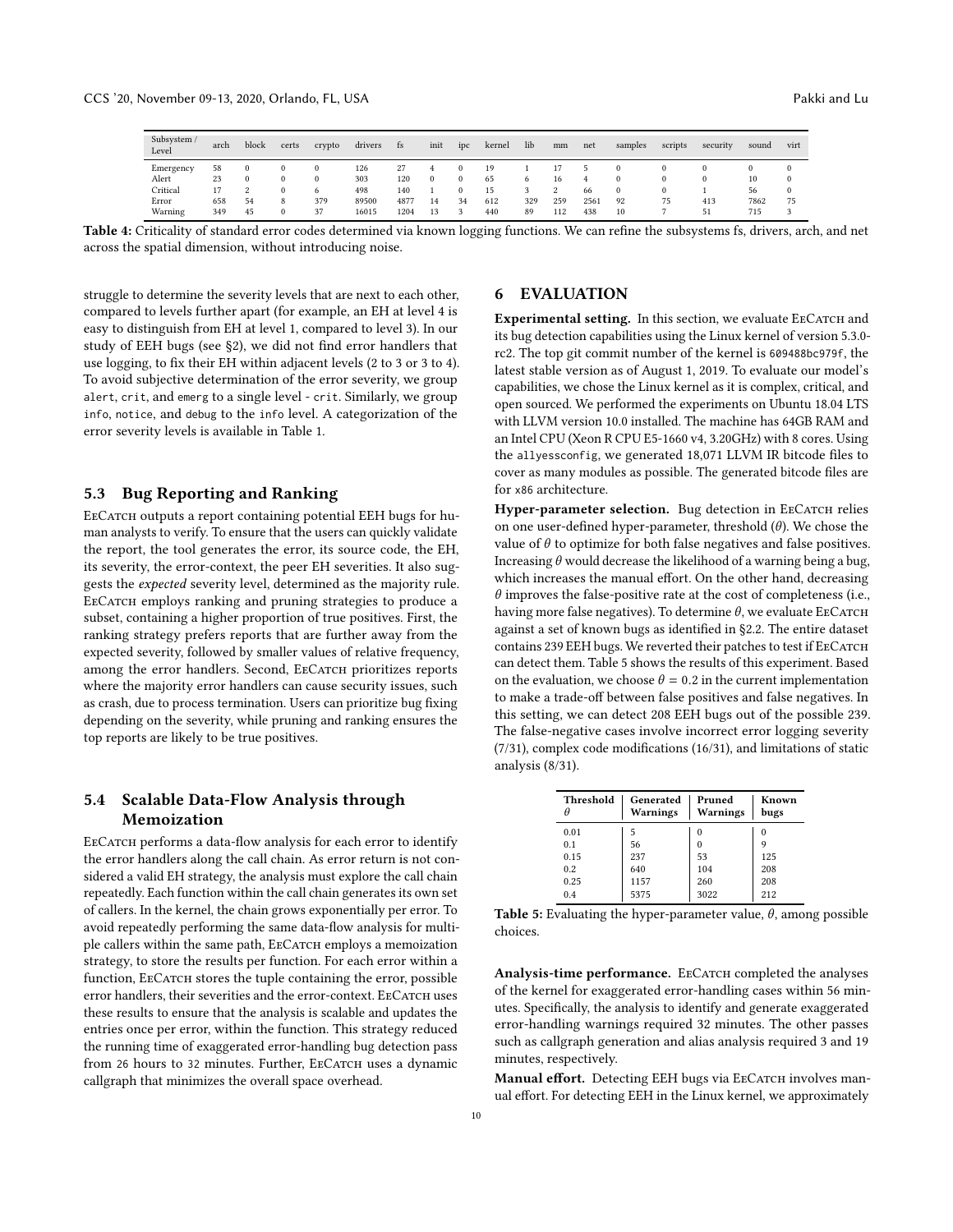spent 120 man-hours to identify various rules based on code inspection, 45 man-hours to evaluate various parameters, and 90 man-hours to evaluate warnings and report true EEH bugs.

#### 6.1 Bug Findings

Based on the initial knowledge set (see [Table 2\)](#page-3-0) of this experiment, we identified 2.28 million conditional statements, 62 new EH functions that terminate execution, and 112 new error handlers macros that log errors. In all, we collected 705 EH functions logging the error or terminating the execution. We also collected 13,683 and 12,891 functions in the init and exit functions sets, for the temporal error-context. By setting the  $\theta$  to 0.2, EECATCH generated 640 warnings for potential EEH bugs, across varying severities. We first perform pruning to prioritize identifying security-critical bugs (i.e., the ones that may crash the kernel). This step eliminates cases with severity level less than level 4 (see [Table 1\)](#page-3-1). The typical configuration for error logging in the Linux machines is WARNING, thus levels 4 or higher would indicate severe errors of interest to the maintainers. We rank the remaining results based on the likelihood of them being an EEH bug; that is, the smaller the CST (Component Severity Threshold), the higher the confidence a deviation is a true positive. This selection returns us 104 warnings. We then manually confirm these warnings for real EEH bugs.

We analyzed the 104 reports manually and finally confirmed 64 new EEH bugs. We then submitted patches for all of the confirmed bugs. EECATCH generates a detailed report for each bug suggesting the severity level. Based on this information, it took researchers a total of 90 man-hours to confirm the bugs and submit patches. We spent a significant amount of time analyzing the impact of the fixes compared to identifying true positives. However, we believe the effort is manageable considering our lack of kernel development expertise, and the critical nature of the bug fixes. At the time of writing the paper, maintainers applied patches to fix 48 EEH bugs and confirmed 4 other patches. The four confirmed cases indicate the presence of EEH bugs, but the fixes either require substantial code changes or thorough auditing of all callers of the function. We are still discussing with the maintainers to fix the remaining bugs. [Table 10](#page-16-1) contains a detailed list of EEH bugs and a summary version of it is in [Table 6.](#page-10-0) Based on our analysis of the warnings, we present some of the interesting findings in the remaining part of this section.

<span id="page-10-0"></span>

| Bug                    | <b>DoS</b> | Memory     | Inconsistent | Excessive | Local    |
|------------------------|------------|------------|--------------|-----------|----------|
| statistic              |            | corruption | state        | logging   | DoS      |
| Submitted<br>Confirmed |            | 18         | 15<br>14     |           | 26<br>21 |

| Table 6: Summary of EEH bugs detected by ЕEСАТСН. |  |  |  |
|---------------------------------------------------|--|--|--|
|                                                   |  |  |  |

Distribution and latent period. Of the confirmed bugs, the majority of the bugs are in drivers subsystem, followed by fs, net; and a couple in kernel subsystem. We expected to find bugs in the driver code given the code quality. However, our spatial model for error-context refines the drivers subsystem by another level. These results indicate that using a fine-grained subsystem, for example using drivers/media, instead of drivers, is effective in detecting EEH bugs. Second, most of the bugs (66%) can crash the existing

process (BUG) and have an average latent period of 7 years, with 30 bugs having a latent period greater than 10 years. The other cases can cause inconsistent state in the kernel, generate excessive notifications, memory corruption, and information leaks due to stack dump.

Bug classification. The majority of the confirmed bugs 90% use BUG as the error handlers. To confirm the validity of our model, in identifying other error handlers, we studied all 104 warnings reported by EECATCH. Among the 104 warnings, 28 cases involve WARN, 8 cases involve panic, and the remaining involve critical logging functions. The two valid cases of panic, bugs 41 and 42 in [Table 10](#page-16-1) detected by EECATCH, are due to incorrect regression patches. We further evaluated all the error handlers involving panic in the kernel and observed that 78% of the panic calls are in init temporal error-context. On the other hand, 18% of the panic cases are in drivers/scsi and fs/btrfs subsystems. These observations further validate our error-context model and indicate likely reasons for the skewed distribution in our result set.

Security impact of found bugs. The impact of the detected EEH bugs involves Denial of Service (i.e., crashing the process or the whole kernel), memory corruption, inconsistent states, and information leak. Temporal violations of memory corruption are possible when a process exits from its current context, without releasing its resources. First, two of the bugs calling panic, bugs #41 and #42 in [Table 10,](#page-16-1) can crash the kernel caused by triggering a memory allocation failure. As C lacks automatic garbage collection, heapallocated memory during a process crash is not recovered until a reboot. Second, bug #29, occurring in the btrfs file system, acquires a lock on the file system. It allocates at least 1KB on heap memory and crashes the process via BUG\_ON. Besides memory leak, it locks the filesystem leading to a kernel crash [\[38\]](#page-14-17). Third, ЕвСАтсн can detect bugs that cause information leak either by excessive logging (see bug#3) or by leaking kernel addresses ( [Figure 6\)](#page-10-1). DCCP\_BUG\_ON() causes an information leak but does not crash the process. Finally, bug #6 fixes an incorrect control-flow bug, where the execution of the code halts in drm\_dev\_init(). The error is detected earlier and logged in the caller devm\_drm\_dev\_init().

```
1 /* net/dccp/feat.c */
  2 int dccp_feat_default_value(u8 feat_num) {
        int idx = dccp_feat_index(feat_num);
       DCCP_BUG_ON(idx < 0);5 // wrapper calls stack_dump() without a crash
6 return idx < 0 ? 0 : dccp_feat_table[idx].default_value;
7 }
```
#### Figure 6: A potential EEH bug detected by EECATCH, causing an information leak.

Security impact due to fixing strategies. As the majority of detected bugs involve BUG, we use the suggested severity of the error handlers to fix the issues. Most of our patches required less than 5 lines of code change and replaced the error handlers by returning the error upstream to the caller, introducing lower severity error handlers and appropriate checks, or using WARN instead of BUG. The soundness of our patches depends on the suggested EH's CST(Component Severity Threshold), determined from the peer error handlers set. Besides, EECATCH also requires manual effort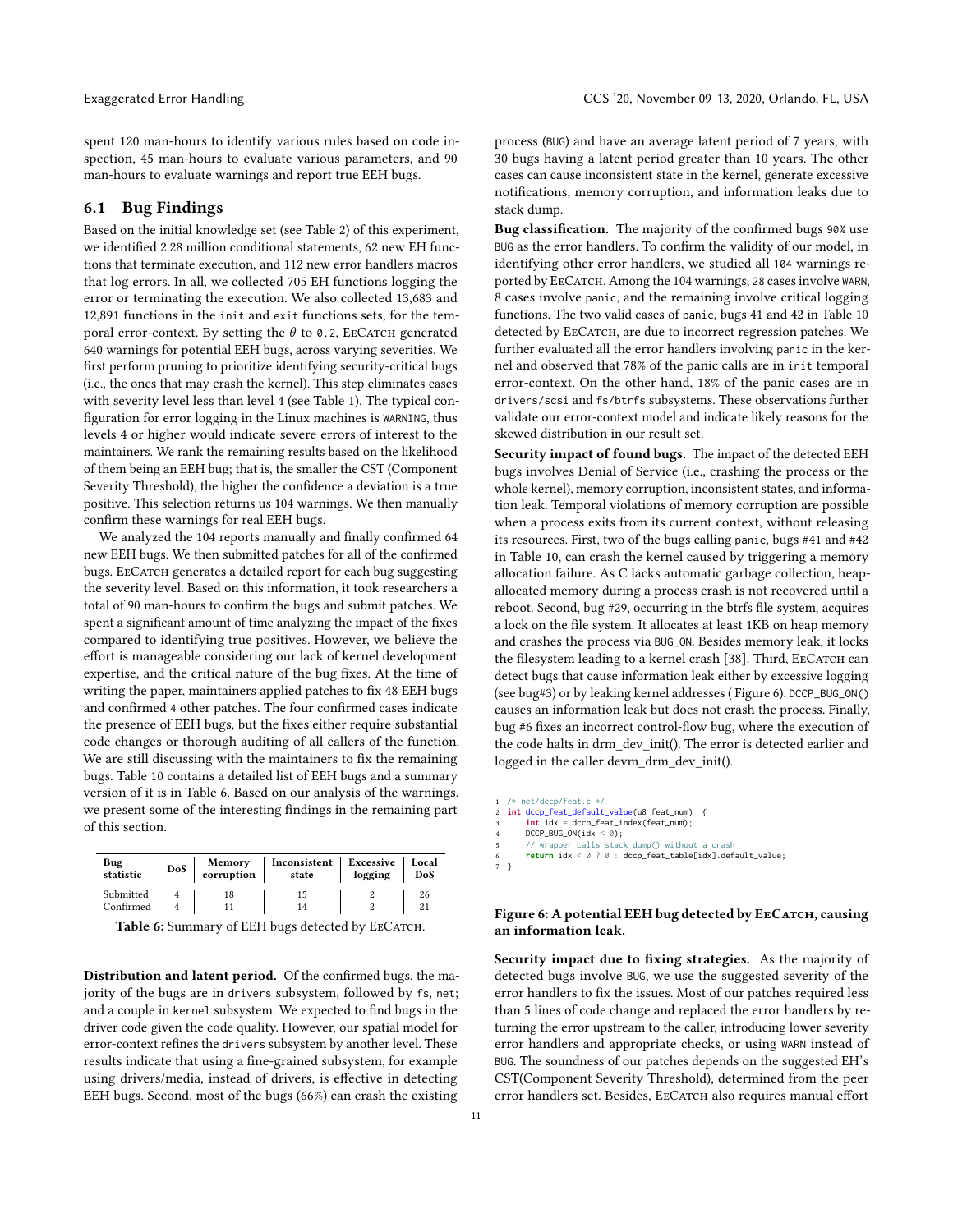to verify the security impact of the patch caused by demoting the severity level of EH.

#### <span id="page-11-2"></span>6.2 Importance of Error-Context

In this section, we evaluate the importance of using error-context in identifying EEH bugs. We conduct the same experiment, described in [§6,](#page-9-0) by modifying the definition of the context to contain - only spatial context, only temporal context, and with no context. We further evaluate the emitted warnings and search for the previously confirmed EEH bugs. [Table 7](#page-11-3) shows the results of this experiment.

<span id="page-11-3"></span>

| <b>Statistic</b> | <b>EECATCH</b> | Temporal<br>context only | <b>Spatial</b><br>context only | No<br>context |
|------------------|----------------|--------------------------|--------------------------------|---------------|
| Warnings         | 640            | 573                      | 1528                           | 221           |
| Pruned Warnings  | 104            | 308                      | 389                            | 43            |
| <b>EEH</b> Bugs  | 64             | 13                       | 48                             |               |

Table 7: Impact of error-context in detecting EEH bugs; threshold = 0.2. The columns are the various context configurations within E<sub>E</sub>C<sub>ATCH</sub>.

Evaluation of spatial context. By running EECATCH only with the spatial context, we observed that EECATCH generates 1528 warnings. Similar to our main experiment, we rank and evaluate the warnings less than level 4. In this experiment, we identified 48 of the 64 EEH bugs among 389 warnings. We believe the lack of temporal context introduces both a large number of false positives and many false negatives.

Evaluation of temporal context. Running EECATCH without the spatial context resulted in generating 573 warnings. After ranking and looking at the 308 warnings below level 4, we detected 13 EEH bugs. Moreover, we relaxed the threshold to 0.5, and found 21 bugs, fewer than 48 bugs, detected by modeling the spatial context. Therefore, lacking the spatial context introduces a large number of false negatives.

Evaluation with no context. In the third experiment to study the error-context, we consider error and the error handlers with previously established severity levels. By eliminating the errorcontext feature, we generated 221 warnings and detected 7 EEH bugs from a pruned list containing 43 warnings. The significant decrease in warnings compared to other error-context is due to a higher proportion of errors being handled at level 6 [\(Table 1\)](#page-3-1) and are eliminated by [Equation 2.](#page-8-1) These experiments suggest modeling the error-context can dramatically improve the detection of EEH bugs within the Linux kernel. Additionally, the results suggest that the spatial context explores new branches, and the temporal context bounds the search space.

### <span id="page-11-0"></span>6.3 False Positives

We analyze 104 warnings post ranking and pruning the 640 warnings, and identify 64 bugs. The false-positive rate of evaluated bugs of EeCatch is 64 out of 104, for a false-positive rate of 40%. While we are confident that analyzing more warnings would identify more EEH bugs, it will further increase the false-positive rate. We analyze the causes of false positives as follows.

Multiple error severities. If an error is logged and handled differently across the call-chain, EECATCH currently chooses the more

severe level as the valid EH severity. Such a strategy minimizes EEH false negatives but introduces false positives when the actual EH strategy ignores the error. We estimate 50% of the false positives are due to an incorrect assignment of severity level. A possible solution is to use the average severity level in the call-chain.

Switch-statement default. We observed that the default case of switch statements in the kernel (SwitchInst) often uses exaggerated error-handling techniques and contributes to 25% of false positives. This is commonly seen in drivers and net subsystems which perform validation of user input. While the IR was able to generate correct instructions for the other cases of switch statement, EECATCH marks the default case as an EEH bug. Currently, our model cannot eliminate such bugs, as the warning is a valid EH according to our definition.

Statistical analysis. As described in [§4.4,](#page-7-1) EECATCH employs a probabilistic approach to distinguish an EEH bug from false positives. This approach eliminates reasoning about the semantics of the error, but it can introduce false positives. While we did not identify such a scenario in our evaluation, increasing  $\theta$  can cause false positives in this category. Besides, we tuned other hyperparameters to minimize the false positive rate. [Table 9](#page-16-2) contains a detailed evaluation of hyper-parameters.

Others. 10% of the false positives are due to other causes, including imprecise call-graph, limitations of data-flow analysis and pointsto analysis, difficult to analyze warnings, among others. We rely on manual analysis to eliminate the majority of false positives in these categories. One can mitigate a few of these false positives by employing more sophisticated programming analyses like symbolic execution [\[42\]](#page-14-18) or dynamic taint analysis, among others.

#### <span id="page-11-1"></span>6.4 False Negatives

EECATCH uses a simple model to detect exaggerated error-handling bugs and attempts to minimize the false positives at the cost of completeness. We list a few of the design choices leading to potential false negatives. First, EECATCH defines errors as the standard error codes set in errno.h. However, there are numerous other nonstandard errors, within each subsystem, not captured by EECATCH. Second, we use both statistical analysis and heuristic-based design to detect the error-context and infer error handlers' severity. These design choices are potential sources for false negatives in detecting EEH bugs. Third, we use a hyper-parameter  $(\theta)$  to avoid reasoning about the code semantics for identifying the EH severity. Using statistical analysis can mitigate false positives yet it is vulnerable to false negatives. Fourth, data-flow analysis is not precise. Potential false negatives caused by data-flow analysis include overwritten return value and lost errors within the same function [\[16\]](#page-14-0).

## 6.5 Portability

Besides the recursive backward data-flow analysis, the three main components within EECATCH are the identification of EH, the modeling of two-dimensional context, and the modeling of severity levels of EH. Classifying and assigning the severity levels to EH is based on error log levels available in most production software. We empirically analyze how EECATCH might implement the other two techniques in other codebases, including POSIX-based OS, Chromium browser, OpenSSL, and microkernel-based OS such as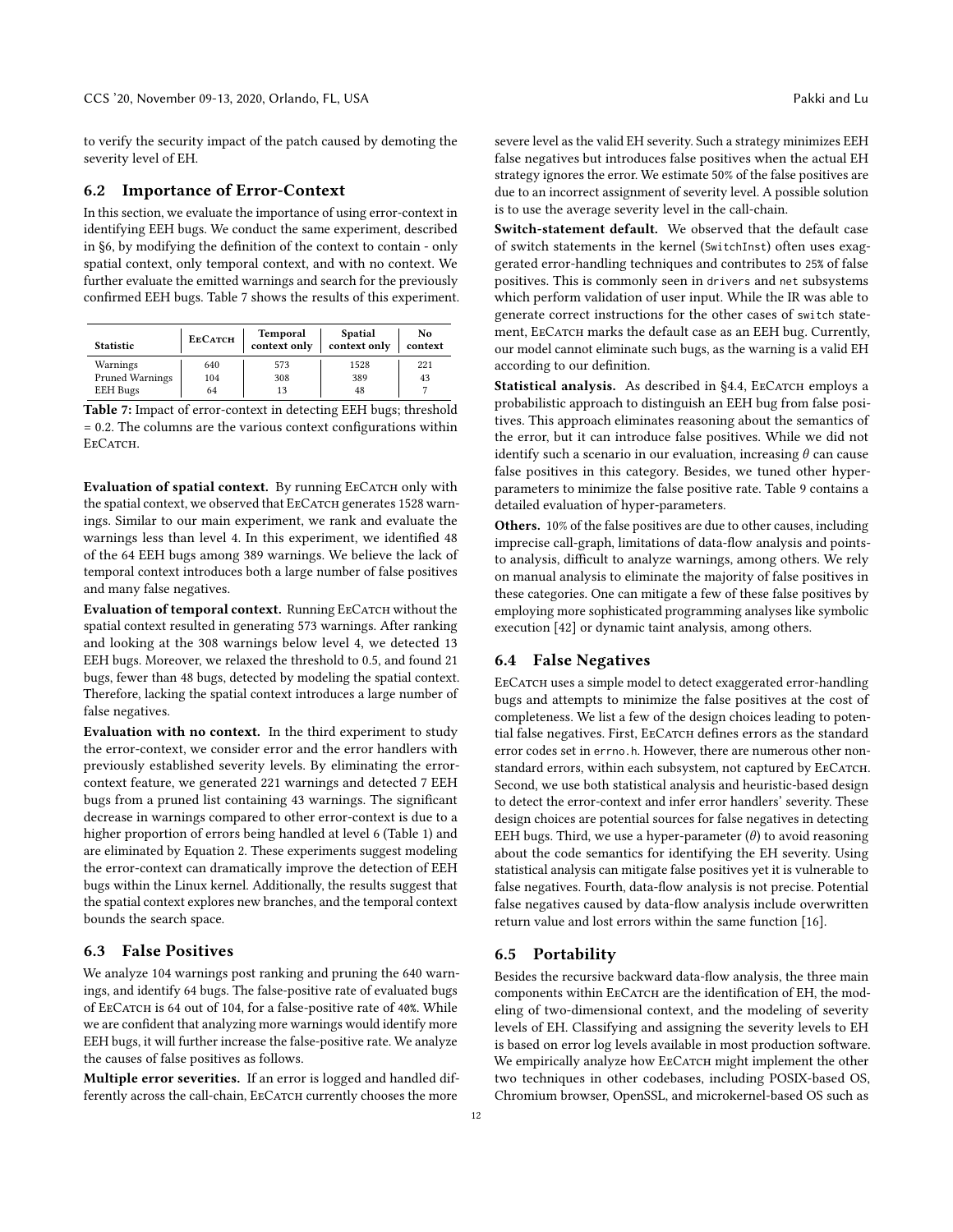<span id="page-12-0"></span>

| Software      | Written<br>in | Lines of<br>code | Error & EH identification                                           | Error-context identification                                  | Severity<br>Levels | Relative<br>effort |
|---------------|---------------|------------------|---------------------------------------------------------------------|---------------------------------------------------------------|--------------------|--------------------|
| POSIX kernels | C             | 15M              | Similar to Linux                                                    | Similar to Linux                                              |                    | Similar            |
| Chromium      | $C++$         | 8M               | Error codes, exception handling                                     | Spatial and temporal contexts                                 |                    | Greater            |
| OpenSSL       |               | 500K             | Error codes, logging, and<br>terminating functions                  | N/A due to code size & impact                                 |                    | Lesser             |
| Fuchsia OS    | $C/C++$       | 2.5M             | Error codes, exception handling,<br>logging & terminating functions | Similar spatial & temporal<br>contexts for Zircon microkernel |                    | Similar            |

Table 8: Portability of EECATCH's techniques. The 'Relative effort' column compares the effort of software against the Linux kernel.

Fuchsia, as summarized in [Table 8.](#page-12-0) We describe the impact of hyper-parameters used in EECATCH in [Table 9.](#page-16-2)

Linux and other POSIX-based kernels (e.g., FreeBSD, Android, and Darwin-XNU) are written in C and are compatible based on the POSIX standard. They store standard error codes in a single file such as errno.h, use terminating functions, logging functions, and share similar contexts. In fact, besides identifying the corresponding EH, EECATCH requires minimal modification to detect EEH bugs in the other kernels. OpenSSL, written in C, is also similar to Linux, in terms of identifying errors and EH. Due to its smaller code size and its criticality as application software, a fine-grained error-context is unnecessary. Therefore, EECATCH is portable to OpenSSL and similar sized applications by running without a context (see [§6.2\)](#page-11-2).

C++-based software such as Chromium browser and Zircon microkernel in Fuchsia OS, use exceptions and error codes to handle errors. Extracting various user-defined exception error handlers and generating patterns for terminating and logging functions do require certain coding expertise. On the other hand, these software programs are similar to the kernel in modeling contexts. For example, spatial contexts can include discrete modules and thirdparty software. Temporal contexts include resource allocation, functional operations, and resource release functions. As such, porting EECATCH to C++ based software is straight-forward, and we foresee manageable manual effort in generating various specifications.

# 7 DISCUSSION

In this section, we discuss limitations of EECATCH that can be potentially improved and explored as future work directions.

Capturing more errors. There are a wide variety of custom error codes in use within the kernel. EECATCH uses association mining to identify EH macros. However, we ignore the error macros that use positive integers, or variables with return values less than zero, to minimize the false positives. An improved model can include such macros and the associated error handlers, to make the EECATCH more complete. To detect these errors, one might perform association mining starting with the known EH and identifying the errors leading to these EH. After eliminating the standard errors, we identify the error-variables that have a high likelihood of containing an EH as error codes.

Model accuracy. One can improve the detection rate of EEH bugs by modeling more factors within the error-context. Our model uses equal weights for spatial and temporal contexts - to indicate equal importance. However, a more precise model might weight the factors of error-context proportionate to their importance. One such model might prioritize local EH, which is using the same EH as the majority EH within each function, higher than the temporal context (see [§6.2\)](#page-11-2).

On the other hand, we can also improve the accuracy of EECATCH by refining the temporal context. There are research works [\[2,](#page-14-12) [10,](#page-14-13) [41\]](#page-14-14) that attempt to determine functions with similar context, using various techniques. By modeling a list of similar functions based on their names, previous works [\[19,](#page-14-19) [30,](#page-14-20) [41,](#page-14-14) [44\]](#page-14-21) can enhance EECATCH's temporal context.

Exploitability of EEH bugs. EEH bugs may cause DoS attacks via a system crash. Fuzzers, such as Syzkaller, identified a number of crashes that can be classified as EEH bugs. These bugs not only cause DoS, but are also capable of memory corruption, information leak, and inconsistent state. The goal of exploit generation is to trigger the corresponding error that leads to the EEH bug. Therefore, a successful exploit has two parts: (1) reaching the code of the error (2) triggering the error. Automated exploit generation is a challenging and open problem; it is out of the scope of this work. However, we discuss the following techniques that could facilitate the exploit generation. To reach the error code, an analyst can use either directed fuzzing (e.g., [\[4,](#page-14-22) [13,](#page-14-23) [14\]](#page-14-24)) or symbolic execution (e.g., UC-KLEE [\[42\]](#page-14-18)). To trigger heap-based errors (the majority of detected bugs), a line of research [\[24,](#page-14-25) [43\]](#page-14-26) has tried to use different vulnerabilities to manipulate heap allocation failures [\[17\]](#page-14-27).

Minimizing manual effort via automation. While designing EECATCH, we spent a large amount of manual effort in identifying various error-context. We argue that the effort is manageable given the complexity of the target system and the impact of the identified bugs. The automation effort of EECATCH took us over 480 man-hours, and its techniques scale to other large systems, written in C. To reduce the manual effort, EECATCH employs a flexible specification list containing new error handlers and is extensible to include new error-context within its model.

**Hyperparameter optimization.** We chose the value of  $\theta$  empirically to minimize both the human effort in verifying the warnings and the false-negative rate. A robust model accounts for over-fitting by evaluating on a validation dataset (e.g., k-fold cross-validation). However, we have not performed validation before evaluating the test data (whole kernel). Given the size of our study set, we believe  $k = 10$  to be an optimal size for cross-validation, without repetition. Further, our study is indirectly impacted by variables including, granularity of spatial context, number of severity levels, support and confidence values for terminating functions, logging functions, and temporal context identification phases (see [Table 9\)](#page-16-2). We chose the confidence values to be permissive (two standard deviations from the mean), and picked support values based on our observations from the training dataset. These parameter values present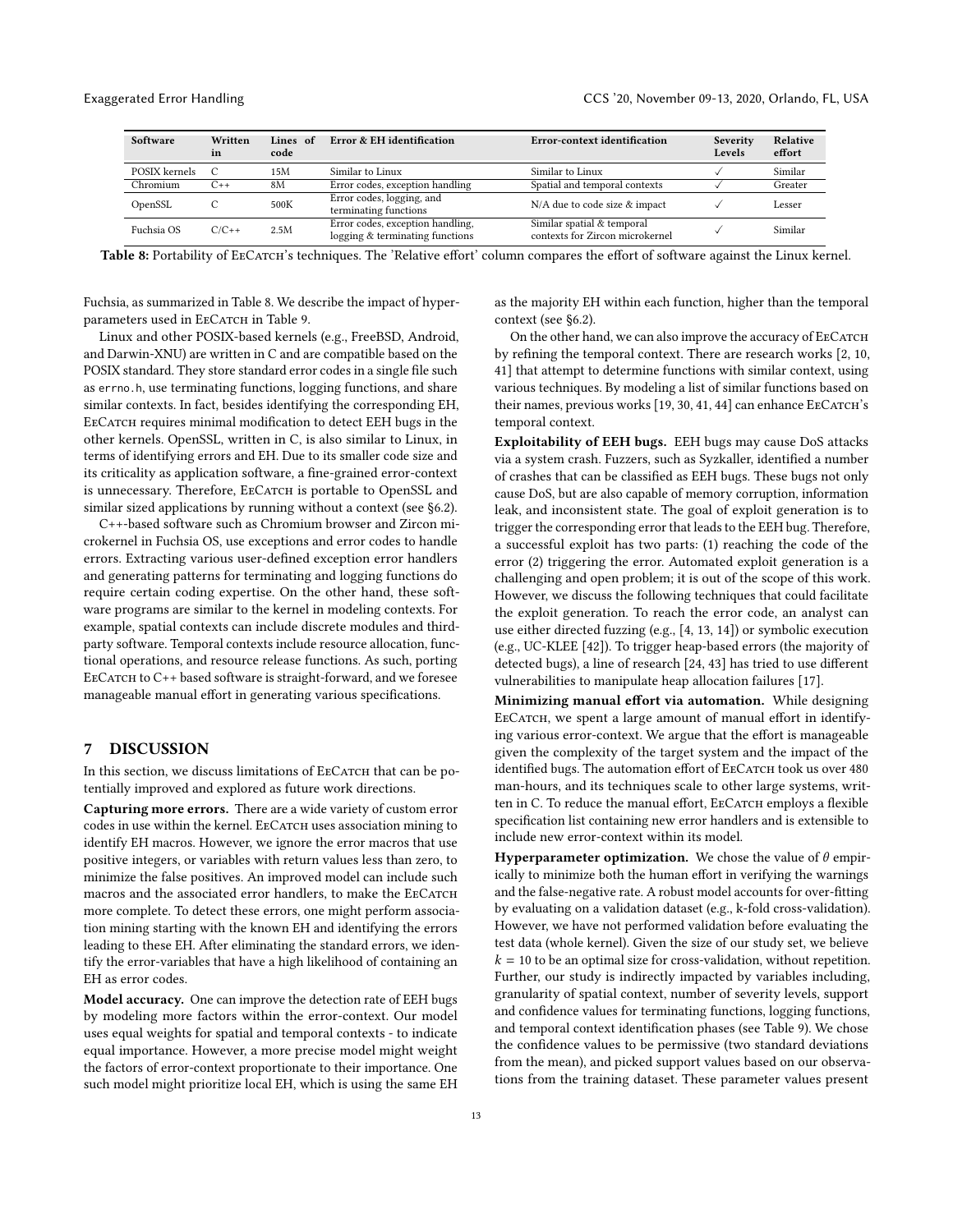an external threat to validity when applying EECATCH on other software systems.

# 8 RELATED WORK

#### 8.1 Detection of EH bugs

Rule-based EH specification. Previously, researchers relied on observations to generate specifications in large software such as the kernel. Prior works such as LRSan [\[58\]](#page-15-6), Talos [\[21\]](#page-14-28), and AutoISES [\[49\]](#page-15-7) use range-based numeric values to represent errors. In the kernel, these values are in the file errno.h. EECATCH also uses range-based values and NULL to represent errors. Other works using implicit programming rules to identify EH include Hector [\[46\]](#page-14-29), EIO [\[16\]](#page-14-0), Rubio-González et al. [\[45\]](#page-14-3), and Pex [\[64\]](#page-15-8). CheQ [\[31\]](#page-14-7) uses keyword- and wrapper-based approach to identify EH that includes error return, error logging, and stopping execution. Unlike EECATCH, all these works treat error return as valid EH. EECATCH uses rule-based specification to detect EH. It further identifies occurrences of UnreachableInst and \_\_noreturn in the IR to collect wrappers of terminating functions.

Automatic inference of EH specification. To minimize the manual effort, many researchers proposed techniques to automatically infer the specifications of EH based on code properties. Acharya et.al [\[1\]](#page-14-30) inferred APIs by mining static traces of a system's run-time behaviors. Tools using APIs to infer specifications include APISan [\[63\]](#page-15-9), ErrDoc [\[50\]](#page-15-4), PEH [\[22\]](#page-14-2), and Apex [\[23\]](#page-14-1). On the other hand, there are many other tools [\[9,](#page-14-31) [12,](#page-14-32) [29,](#page-14-33) [37,](#page-14-34) [48,](#page-15-10) [61\]](#page-15-11) that infer the specification not limited to APIs. Similar to these tools, EECATCH also uses statistical analysis to detect EH that logs the error. It expands the number of logging functions by identifying macros across modules.

Detection of incorrect EH. Research works focusing on the adequacy of EH in software include identifying missing-check bugs [\[16,](#page-14-0) [22,](#page-14-2) [50\]](#page-15-4). Aspirator [\[62\]](#page-15-0) performs a postmortem failure diagnosis of EH causing catastrophic failures in distributed systems. Their detector works on Java byte code and is simple - it issues warnings when the EH is empty. There are other works that can detect incorrect EH by either using fault injectors [\[5,](#page-14-35) [35,](#page-14-36) [47\]](#page-15-12) or an unintended crashes while fuzzing [\[13,](#page-14-23) [56\]](#page-15-13). However, both techniques cannot explore deeper paths. By contrast, EECATCH targets exaggerated error-handling, an opposite type of bugs against inadequate-EH bugs.

# 8.2 Analysis of OS Kernels

Static analysis. EECATCH performs a static analysis of the Linux kernel. There are other research tools that also analyze the kernel, such as Dr. Checker [\[34\]](#page-14-37) and K-Miner [\[15\]](#page-14-38). The tools perform dataflow analysis on device drivers and perform multiple passes from the system calls. Researchers also use Coccinelle [\[40\]](#page-14-39) to perform static analysis using source code pattern matching to find bugs, such as [\[57\]](#page-15-14). Similarly, Smatch [\[6\]](#page-14-40), which is based on Sparse [\[53\]](#page-15-15), is a code-checking framework targeted to find simple bugs in the kernel using source-code analysis. Other complementary approaches to static analysis use machine learning [\[61\]](#page-15-11) and symbolic execution [\[8,](#page-14-41) [42,](#page-14-18) [63\]](#page-15-9). EeCatch uses inter-procedural, field-, and context-sensitive, static analysis techniques to efficiently identify EEH bugs over the

whole kernel. It tracks various error handlers across each call-chain, using scalable data-flow analysis techniques.

Dynamic analysis. Besides static analysis, dynamic analysis techniques such as fuzzing are capable of detecting crashes. Syzkaller [\[55\]](#page-15-3) detected many crashes that are due to EEH bugs. As previously described, dynamic analysis suffers from limitations in exploring deeper paths and requires significant fuzzing time to detect the bugs. In comparison, EECATCH can generate 640 EEH warnings in less than an hour.

Statistical analysis. Engler et.al [\[11\]](#page-14-4) were among the first to explore the idea of statistical analysis, cross-check a property, and detect bugs. Despite the unsound approach, the idea was widely adopted by other researchers such as Yamaguchi et.al [\[60\]](#page-15-16), APISan [\[63\]](#page-15-9), Crix [\[32\]](#page-14-15), and Juxta [\[36\]](#page-14-42), to detect bugs in the OS kernels. EECATCH also uses statistical analysis to infer the severity of errors to minimize false positives.

Semantic-bug detection. Research works targeting detection of semantic bugs include - Deadline [\[59\]](#page-15-17) and Wang et.al [\[57\]](#page-15-14) to detect double fetch bugs, UniSan [\[33\]](#page-14-43) to detect uninitialized uses of variables, LRSan [\[58\]](#page-15-6) to detect lacking recheck bugs. Moreover, Pallas [\[20\]](#page-14-44) detects inconsistent bugs in fast paths, DCNS [\[3\]](#page-14-45) detects incorrect sleeping functions in atomic context bugs, and Hector [\[46\]](#page-14-29) detects bugs involving a failure to release resources. These tools either use the multi-pass framework provided in LLVM IR or perform code based pattern mining using Coccinelle. We built EECATCH as a sequence of LLVM passes, to benefit from the information contained in the IR. In comparison, EECATCH detects a new class of semantic bugs - EEH bugs across the kernel using two-dimensional context information.

#### 9 CONCLUSION

In this paper, to the best of our knowledge, we present the first study of Exaggerated Error Handling (EEH) bugs, a new class of critical semantic bugs that has been largely overlooked. EEH bugs may unnecessarily cause DoS such as crashing the whole system or the process. Based on the findings from our study, we develop EECATCH, an effective and scalable tool for detecting EEH bugs. EECATCH models and extracts both spatial and temporal contexts of errors to determine the appropriate error-handling mechanisms and thus to detect EEH. EECATCH's analysis is context-, field-sensitive, inter-procedural, and built on top of LLVM. Evaluating EECATCH on the entire Linux kernel, we found 64 new EEH bugs that may cause critical security issues like crashing the kernel. Linux maintainers have fixed most of the bugs using our patches. We hope that this paper raises the awareness of the critical impact of EEH so that developers could minimize EEH in the future.

#### 10 ACKNOWLEDGMENT

We would like to thank our shepherd, Herbert Bos, and the anonymous reviewers for their helpful suggestions and comments. We are also grateful to Linux maintainers for providing prompt feedback on patching bugs. This research was supported in part by the NSF awards CNS-1815621 and CNS-1931208. Any opinions, findings, conclusions or recommendations expressed in this material are those of the authors and do not necessarily reflect the views of NSF.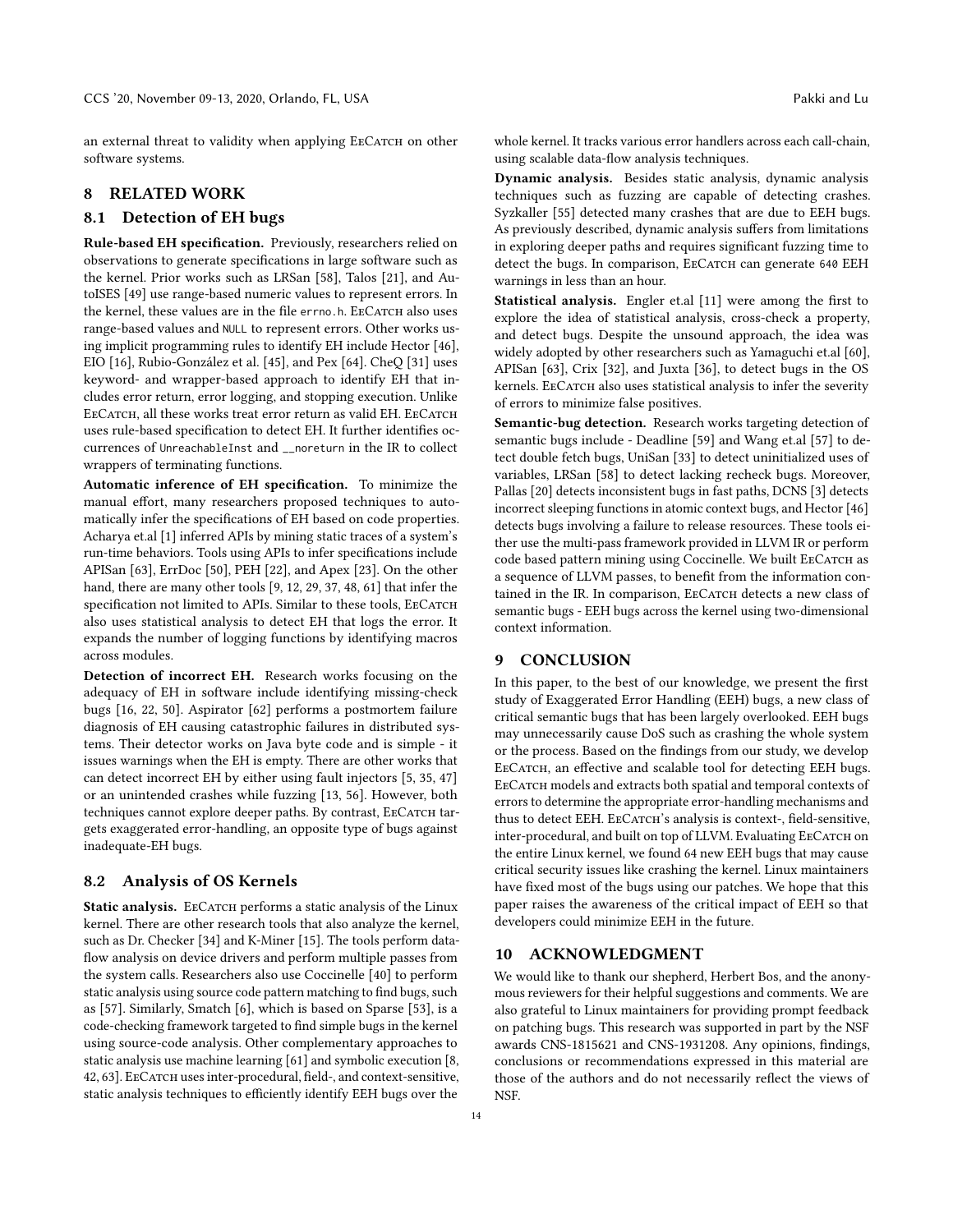#### **REFERENCES**

- <span id="page-14-30"></span>[1] Mithun Acharya and Tao Xie. 2009. Mining API error-handling specifications from source code. In International Conference on Fundamental Approaches to Software Engineering. Springer, 370–384.
- <span id="page-14-12"></span>[2] Johannes Bader, Andrew Scott, Michael Pradel, and Satish Chandra. 2019. Getafix: Learning to fix bugs automatically. Proceedings of the ACM on Programming Languages 3, OOPSLA (2019), 1–27.
- <span id="page-14-45"></span>[3] Jia-Ju Bai, Julia Lawall, Wende Tan, and Shi-Min Hu. 2019. DCNS: Automated Detection Of Conservative Non-Sleep Defects in the Linux Kernel. In Proceedings of the Twenty-Fourth International Conference on Architectural Support for Programming Languages and Operating Systems (ASPLOS '19). ACM, New York, NY, USA, 287–299.<https://doi.org/10.1145/3297858.3304065>
- <span id="page-14-22"></span>[4] Marcel Böhme, Van-Thuan Pham, Manh-Dung Nguyen, and Abhik Roychoudhury. 2017. Directed greybox fuzzing. In Proceedings of the 2017 ACM SIGSAC Conference on Computer and Communications Security. ACM, 2329–2344.
- <span id="page-14-35"></span>[5] Pete Broadwell, Naveen Sastry, and Jonathan Traupman. 2002. FIG: A prototype tool for online verification of recovery mechanisms. In Workshop on Self-Healing, Adaptive and Self-Managed Systems. Citeseer.
- <span id="page-14-40"></span>Dan Carpenter. 2009. Smatch - the source matcher. [http://smatch.sourceforge.](http://smatch.sourceforge)
- <span id="page-14-11"></span>[7] Aaron Ceglar and John F Roddick. 2006. Association mining. ACM Computing Surveys (CSUR) 38, 2 (2006), 5.
- <span id="page-14-41"></span>[8] Vitaly Chipounov, Volodymyr Kuznetsov, and George Candea. 2011. S2E: A Platform for In-vivo Multi-path Analysis of Software Systems. SIGPLAN Not. 47, 4 (March 2011), 265–278.<https://doi.org/10.1145/2248487.1950396>
- <span id="page-14-31"></span>[9] Andy Chou, Junfeng Yang, Benjamin Chelf, Seth Hallem, and Dawson Engler. 2001. An empirical study of operating systems errors. In ACM SIGOPS Operating Systems Review, Vol. 35. ACM, 73–88.
- <span id="page-14-13"></span>[10] Daniel DeFreez, Aditya V. Thakur, and Cindy Rubio-González. 2018. Path-Based Function Embedding and Its Application to Error-Handling Specification Mining. In Proceedings of the 2018 26th ACM Joint Meeting on European Software Engineering Conference and Symposium on the Foundations of Software Engineering (ESEC/FSE 2018). Association for Computing Machinery, New York, NY, USA, 423âĂŞ433.<https://doi.org/10.1145/3236024.3236059>
- <span id="page-14-4"></span>[11] Dawson Engler, David Yu Chen, Seth Hallem, Andy Chou, and Benjamin Chelf. 2001. Bugs As Deviant Behavior: A General Approach to Inferring Errors in Systems Code. SIGOPS Oper. Syst. Rev. 35, 5 (Oct. 2001), 57–72. [https://doi.org/](https://doi.org/10.1145/502059.502041) [10.1145/502059.502041](https://doi.org/10.1145/502059.502041)
- <span id="page-14-32"></span>[12] Michael D Ernst, Jake Cockrell, William G Griswold, and David Notkin. 2001. Dynamically discovering likely program invariants to support program evolution. IEEE Transactions on Software Engineering 27, 2 (2001), 99–123.
- <span id="page-14-23"></span>[13] Shuitao Gan, Chao Zhang, Xiaojun Qin, Xuwen Tu, Kang Li, Zhongyu Pei, and Zuoning Chen. 2018. Collafl: Path sensitive fuzzing. In 2018 IEEE Symposium on Security and Privacy (SP). IEEE, 679–696.
- <span id="page-14-24"></span>[14] Vijay Ganesh, Tim Leek, and Martin Rinard. 2009. Taint-based directed whitebox fuzzing. In Proceedings of the 31st International Conference on Software Engineering. IEEE Computer Society, 474–484.
- <span id="page-14-38"></span>[15] David Gens, Simon Schmitt, Lucas Davi, and Ahmad-Reza Sadeghi. 2018. K-Miner: Uncovering Memory Corruption in Linux. In Proceedings of the 2018 Annual Network and Distributed System Security Symposium (NDSS). San Diego, CA.
- <span id="page-14-0"></span>[16] Haryadi S Gunawi, Cindy Rubio-González, Andrea C Arpaci-Dusseau, Remzi H Arpaci-Dusseau, and Ben Liblit. 2008. EIO: Error Handling is Occasionally Correct.. In FAST, Vol. 8. 1–16.
- <span id="page-14-27"></span>[17] Sean Heelan, Tom Melham, and Daniel Kroening. 2018. Automatic heap layout manipulation for exploitation. In 27th {USENIX} Security Symposium ({USENIX} Security 18). 763–779.
- <span id="page-14-8"></span>[18] Tetuso Honda. 2017. tty: Avoid possible error pointer dereference at tty\_ldisc\_restore(). [https://git.kernel.org/pub/scm/linux/kernel/git/torvalds/linux.git/](https://git.kernel.org/pub/scm/linux/kernel/git/torvalds/linux.git/commit/?id=598c2d41ff44889dd8eced4f117403e472158d85) [commit/?id=598c2d41ff44889dd8eced4f117403e472158d85.](https://git.kernel.org/pub/scm/linux/kernel/git/torvalds/linux.git/commit/?id=598c2d41ff44889dd8eced4f117403e472158d85)
- <span id="page-14-19"></span>[19] Einar W Høst and Bjarte M Østvold. 2009. Debugging method names. In European Conference on Object-Oriented Programming. Springer, 294–317.
- <span id="page-14-44"></span>[20] Jian Huang, Michael Allen-Bond, and Xuechen Zhang. 2017. Pallas: Semantic-Aware Checking for Finding Deep Bugs in Fast Path. In Proceedings of the Twenty-Second International Conference on Architectural Support for Programming Languages and Operating Systems (ASPLOS '17). 709–722.
- <span id="page-14-28"></span>[21] Z. Huang, M. DAngelo, D. Miyani, and D. Lie. 2016. Talos: Neutralizing Vulnerabilities with Security Workarounds for Rapid Response. In 2016 IEEE Symposium on Security and Privacy (SP). 618–635.<https://doi.org/10.1109/SP.2016.43>
- <span id="page-14-2"></span>[22] Z. Jia, S. Li, T. Yu, X. Liao, J. Wang, X. Liu, and Y. Liu. 2019. Detecting Error-Handling Bugs without Error Specification Input. In 2019 34th IEEE/ACM International Conference on Automated Software Engineering (ASE). 213–225. <https://doi.org/10.1109/ASE.2019.00029>
- <span id="page-14-1"></span>[23] Yuan Kang, Baishakhi Ray, and Suman Jana. 2016. APEx: Automated inference of error specifications for C APIs. In Proceedings of the 31st IEEE/ACM International Conference on Automated Software Engineering. ACM, 472–482.
- <span id="page-14-25"></span>[24] Vasileios P Kemerlis, Michalis Polychronakis, and Angelos D Keromytis. 2014. ret2dir: Rethinking kernel isolation. In 23rd {USENIX} Security Symposium

({USENIX} Security 14). 957–972.

- <span id="page-14-6"></span>[25] Jean-Claude Laprie. 1995. Dependable computing: Concepts, limits, challenges. In Special issue of the 25th international symposium on fault-tolerant computing. 42–54.
- <span id="page-14-5"></span>[26] Chris Lattner and Vikram Adve. 2004. LLVM: A Compilation Framework for Lifelong Program Analysis & Transformation. In Proceedings of the International Symposium on Code Generation and Optimization: Feedback-directed and Runtime Optimization (CGO '04). IEEE Computer Society, Washington, DC, USA, 75–. <http://dl.acm.org/citation.cfm?id=977395.977673>
- <span id="page-14-9"></span>[27] Heng Li, Weiyi Shang, and Ahmed E. Hassan. 2017. Which log level should developers choose for a new logging statement? Empirical Software Engineering 22, 4 (01 Aug 2017), 1684–1716.<https://doi.org/10.1007/s10664-016-9456-2>
- <span id="page-14-16"></span>[28] Zhenmin Li and Yuanyuan Zhou. 2005. PR-Miner: Automatically Extracting Implicit Programming Rules and Detecting Violations in Large Software Code. SIGSOFT Softw. Eng. Notes 30, 5 (Sept. 2005), 306–315. [https://doi.org/10.1145/](https://doi.org/10.1145/1095430.1081755) [1095430.1081755](https://doi.org/10.1145/1095430.1081755)
- <span id="page-14-33"></span>[29] Zhenmin Li and Yuanyuan Zhou. 2005. PR-Miner: automatically extracting implicit programming rules and detecting violations in large software code. In ACM SIGSOFT Software Engineering Notes, Vol. 30. ACM, 306–315.
- <span id="page-14-20"></span>[30] Hui Liu, Qiurong Liu, Cristian-Alexandru Staicu, Michael Pradel, and Yue Luo. 2016. Nomen est omen: Exploring and exploiting similarities between argument and parameter names. In Proceedings of the 38th International Conference on Software Engineering. 1063–1073.
- <span id="page-14-7"></span>[31] Kangjie Lu, Aditya Pakki, and Qiushi Wu. 2019. Automatically Identifying Security Checks for Detecting Kernel Semantic Bugs. In Computer Security – ESORICS 2019, Kazue Sako, Steve Schneider, and Peter Y. A. Ryan (Eds.). Springer International Publishing, Cham, 3–25.
- <span id="page-14-15"></span>[32] Kangjie Lu, Aditya Pakki, and Qiushi Wu. 2019. Detecting Missing-Check Bugs via Semantic- and Context-Aware Criticalness and Constraints Inferences. In 28th USENIX Security Symposium (USENIX Security 19). USENIX Association, Santa Clara, CA, 1769–1786. [https://www.usenix.org/conference/usenixsecurity19/](https://www.usenix.org/conference/usenixsecurity19/presentation/lu) [presentation/lu](https://www.usenix.org/conference/usenixsecurity19/presentation/lu)
- <span id="page-14-43"></span>[33] Kangjie Lu, Chengyu Song, Taesoo Kim, and Wenke Lee. 2016. UniSan: Proactive Kernel Memory Initialization to Eliminate Data Leakages. In Proceedings of the 23rd ACM Conference on Computer and Communications Security (CCS). Vienna, Austria.
- <span id="page-14-37"></span>[34] Aravind Machiry, Chad Spensky, Jake Corina, Nick Stephens, Christopher Kruegel, and Giovanni Vigna. 2017. DR. CHECKER: A Soundy Analysis for Linux Kernel Drivers. In 26th USENIX Security Symposium (USENIX Security 17). USENIX Association, Vancouver, BC, 1007–1024.
- <span id="page-14-36"></span>[35] Paul D. Marinescu, Radu Banabic, and George Candea. 2010. An Extensible Technique for High-Precision Testing of Recovery Code. In Proceedings of the 2010 USENIX Conference on USENIX Annual Technical Conference (USENIX ATC 10). USENIX Association, USA, 23.
- <span id="page-14-42"></span>[36] Changwoo Min, Sanidhya Kashyap, Byoungyoung Lee, Chengyu Song, and Taesoo Kim. 2015. Cross-checking Semantic Correctness: The Case of Finding File System Bugs. In Proceedings of the 25th ACM Symposium on Operating Systems Principles (SOSP). Monterey, CA.
- <span id="page-14-34"></span>[37] Alon Mishne, Sharon Shoham, and Eran Yahav. 2012. Typestate-based semantic code search over partial programs. In Acm Sigplan Notices, Vol. 47. ACM, 997– 1016.
- <span id="page-14-17"></span>[38] Ingo Molnar. 2015. Deprecate BUG\_ON() use in new code, introduce CRASH\_- ON(). [https://lore.kernel.org/patchwork/patch/568291/.](https://lore.kernel.org/patchwork/patch/568291/)
- <span id="page-14-10"></span>[39] OWASP. 2017. OWASP Top 10 - The Ten Most Critical Web Application Security Risks. [https://www.owasp.org/images/7/72/OWASP\\_Top\\_10-2017\\_%28en%29.](https://www.owasp.org/images/7/72/OWASP_Top_10-2017_%28en%29.pdf) [pdf.](https://www.owasp.org/images/7/72/OWASP_Top_10-2017_%28en%29.pdf)
- <span id="page-14-39"></span>[40] Yoann Padioleau, Julia L. Lawall, René Rydhof Hansen, and Gilles Muller. 2008. Documenting and automating collateral evolutions in linux device drivers. In EuroSys.
- <span id="page-14-14"></span>[41] Michael Pradel and Koushik Sen. 2018. DeepBugs: A learning approach to namebased bug detection. Proceedings of the ACM on Programming Languages 2, OOPSLA (2018), 147.
- <span id="page-14-18"></span>[42] David A. Ramos and Dawson Engler. 2015. Under-Constrained Symbolic Execution: Correctness Checking for Real Code. In Proceedings of the 24th USENIX Security Symposium (Security). Washington, DC.
- <span id="page-14-26"></span>[43] Dusan Repel, Johannes Kinder, and Lorenzo Cavallaro. 2017. Modular synthesis of heap exploits. In Proceedings of the 2017 Workshop on Programming Languages and Analysis for Security. ACM, 25–35.
- <span id="page-14-21"></span>[44] Andrew Rice, Edward Aftandilian, Ciera Jaspan, Emily Johnston, Michael Pradel, and Yulissa Arroyo-Paredes. 2017. Detecting argument selection defects. Proceedings of the ACM on Programming Languages 1, OOPSLA (2017), 1–22.
- <span id="page-14-3"></span>[45] Cindy Rubio-González, Haryadi S Gunawi, Ben Liblit, Remzi H Arpaci-Dusseau, and Andrea C Arpaci-Dusseau. 2009. Error propagation analysis for file systems. In ACM Sigplan Notices, Vol. 44. ACM, 270–280.
- <span id="page-14-29"></span>Suman Saha, Jean-Pierre Lozi, Gaël Thomas, Julia L Lawall, and Gilles Muller. 2013. Hector: Detecting resource-release omission faults in error-handling code for systems software. In 2013 43rd Annual IEEE/IFIP International Conference on Dependable Systems and Networks (DSN). IEEE, 1–12.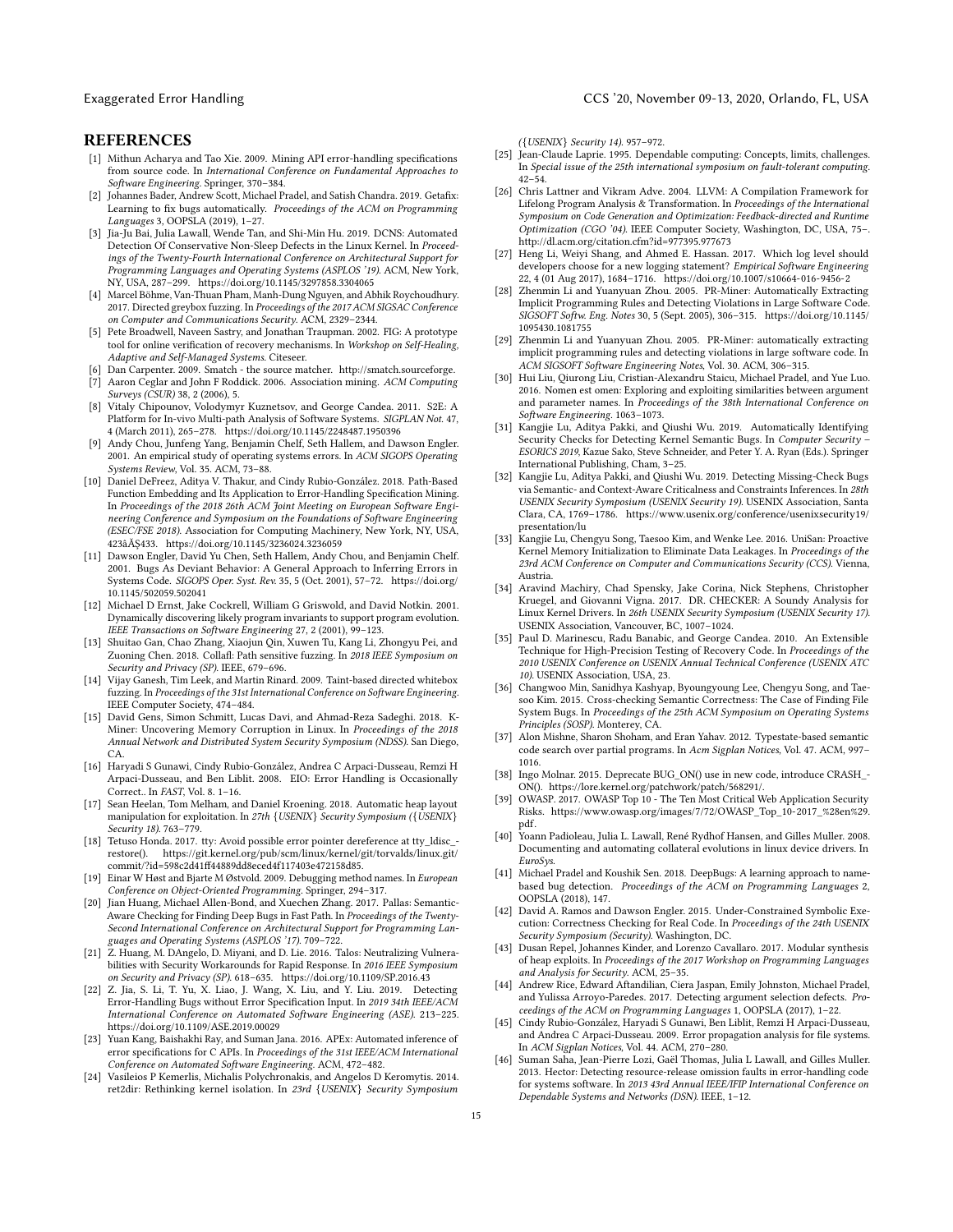- <span id="page-15-12"></span>[47] Martin Susskraut and Christof Fetzer. 2006. Automatically finding and patching bad error handling. In 2006 Sixth European Dependable Computing Conference. IEEE, 13–22.
- <span id="page-15-10"></span>[48] Mana Taghdiri and Daniel Jackson. 2007. Inferring specifications to detect errors in code. Automated Software Engineering 14, 1 (2007), 87–121.
- <span id="page-15-7"></span>[49] Lin Tan, Xiaolan Zhang, Xiao Ma, Weiwei Xiong, and Yuanyuan Zhou. 2008. AutoISES: Automatically Inferring Security Specification and Detecting Violations.. In USENIX Security Symposium. 379–394.
- <span id="page-15-4"></span>[50] Yuchi Tian and Baishakhi Ray. 2017. Automatically diagnosing and repairing error handling bugs in c. In Proceedings of the 2017 11th Joint Meeting on Foundations of Software Engineering. ACM, 752–762.
- <span id="page-15-1"></span>[51] Linus Torvalds. 2007. BUG\_ON in workingset\_node\_shadows\_dec triggers. [https:](https://lkml.org/lkml/2016/10/4/1) [//lkml.org/lkml/2016/10/4/1.](https://lkml.org/lkml/2016/10/4/1)
- <span id="page-15-2"></span>[52] Linus Torvalds. 2007. Do not use BUG. [https://yarchive.net/comp/linux/BUG.](https://yarchive.net/comp/linux/BUG.html) [html.](https://yarchive.net/comp/linux/BUG.html)
- <span id="page-15-15"></span>[53] Linus Torvalds. 2019. Sparse - a Semantic Parser for C. [https://sparse.wiki.kernel.](https://sparse.wiki.kernel.org/index.php/Main_Page) [org/index.php/Main\\_Page.](https://sparse.wiki.kernel.org/index.php/Main_Page)
- <span id="page-15-5"></span>[54] Omer Tripp, Salvatore Guarnieri, Marco Pistoia, and Aleksandr Aravkin. 2014. Aletheia: Improving the usability of static security analysis. In Proceedings of the 2014 ACM SIGSAC Conference on Computer and Communications Security. ACM, 762–774.
- <span id="page-15-13"></span>
- <span id="page-15-3"></span>[55] Dmitry Vyukov. 2015. Syzkaller. Dmitry Vyukov. 2019. Syzbot and the Tale of Thousand Kernel<br>Bugs. https://events19.linuxfoundation.org/wp-content/uploads/2017/11/ https://events19.linuxfoundation.org/wp-content/uploads/2017/11/ [Syzbot-and-the-Tale-of-Thousand-Kernel-Bugs-Dmitry-Vyukov-Google.pdf.](https://events19.linuxfoundation.org/wp-content/uploads/2017/11/Syzbot-and-the-Tale-of-Thousand-Kernel-Bugs-Dmitry-Vyukov-Google.pdf)
- <span id="page-15-14"></span>[57] Pengfei Wang, Jens Krinke, Kai Lu, Gen Li, and Steve Dodier-Lazaro. 2017. How Double-Fetch Situations turn into Double-Fetch Vulnerabilities: A Study of Double Fetches in the Linux Kernel. In 26th USENIX Security Symposium (USENIX Security 17). USENIX Association, Vancouver, BC, 1–16. [https://www.usenix.org/](https://www.usenix.org/conference/usenixsecurity17/technical-sessions/presentation/wang-pengfei) [conference/usenixsecurity17/technical-sessions/presentation/wang-pengfei](https://www.usenix.org/conference/usenixsecurity17/technical-sessions/presentation/wang-pengfei)
- <span id="page-15-6"></span>[58] Wenwen Wang, Kangjie Lu, and Pen-Chung Yew. 2018. Check It Again: Detecting Lacking-Recheck Bugs in OS Kernels. In Proceedings of the 2018 ACM SIGSAC Conference on Computer and Communications Security (CCS âĂŹ18). Association for Computing Machinery, New York, NY, USA, 1899âĂŞ1913. [https://doi.org/](https://doi.org/10.1145/3243734.3243844) [10.1145/3243734.3243844](https://doi.org/10.1145/3243734.3243844)
- <span id="page-15-17"></span>[59] Meng Xu, Chenxiong Qian, Kangjie Lu, Michael Backes, and Taesoo Kim. 2018. Precise and Scalable Detection of Double-Fetch Bugs in OS Kernels. In Proceedings of the 39th IEEE Symposium on Security and Privacy (Oakland). San Francisco, CA.
- <span id="page-15-16"></span>[60] F. Yamaguchi, A. Maier, H. Gascon, and K. Rieck. 2015. Automatic Inference of Search Patterns for Taint-Style Vulnerabilities. In 2015 IEEE Symposium on Security and Privacy. 797–812.<https://doi.org/10.1109/SP.2015.54>
- <span id="page-15-11"></span>[61] Fabian Yamaguchi, Christian Wressnegger, Hugo Gascon, and Konrad Rieck. 2013. Chucky: Exposing missing checks in source code for vulnerability discovery. In Proceedings of the 2013 ACM SIGSAC conference on Computer & communications security. ACM, 499–510.
- <span id="page-15-0"></span>[62] Ding Yuan, Yu Luo, Xin Zhuang, Guilherme Renna Rodrigues, Xu Zhao, Yongle Zhang, Pranay U. Jain, and Michael Stumm. 2014. Simple Testing Can Prevent Most Critical Failures: An Analysis of Production Failures in Distributed Data-Intensive Systems. In 11th USENIX Symposium on Operating Systems Design and Implementation (OSDI 14). USENIX Association, Broomfield, CO, 249–265. [https:](https://www.usenix.org/conference/osdi14/technical-sessions/presentation/yuan) [//www.usenix.org/conference/osdi14/technical-sessions/presentation/yuan](https://www.usenix.org/conference/osdi14/technical-sessions/presentation/yuan)
- <span id="page-15-9"></span>[63] Insu Yun, Changwoo Min, Xujie Si, Yeongjin Jang, Taesoo Kim, and Mayur Naik. 2016. APISan: Sanitizing API Usages through Semantic Cross-Checking. In 25th USENIX Security Symposium (USENIX Security 16). USENIX Association, Austin, TX, 363–378. [https://www.usenix.org/conference/usenixsecurity16/](https://www.usenix.org/conference/usenixsecurity16/technical-sessions/presentation/yun) [technical-sessions/presentation/yun](https://www.usenix.org/conference/usenixsecurity16/technical-sessions/presentation/yun)
- <span id="page-15-8"></span>[64] Tong Zhang, Wenbo Shen, Dongyoon Lee, Changhee Jung, Ahmed M Azab, and Ruowen Wang. 2019. Pex: A permission check analysis framework for linux kernel. In 28th {USENIX} Security Symposium ({USENIX} Security 19). 1205– 1220.

# A APPENDIX

#### A.1 Detected Bugs